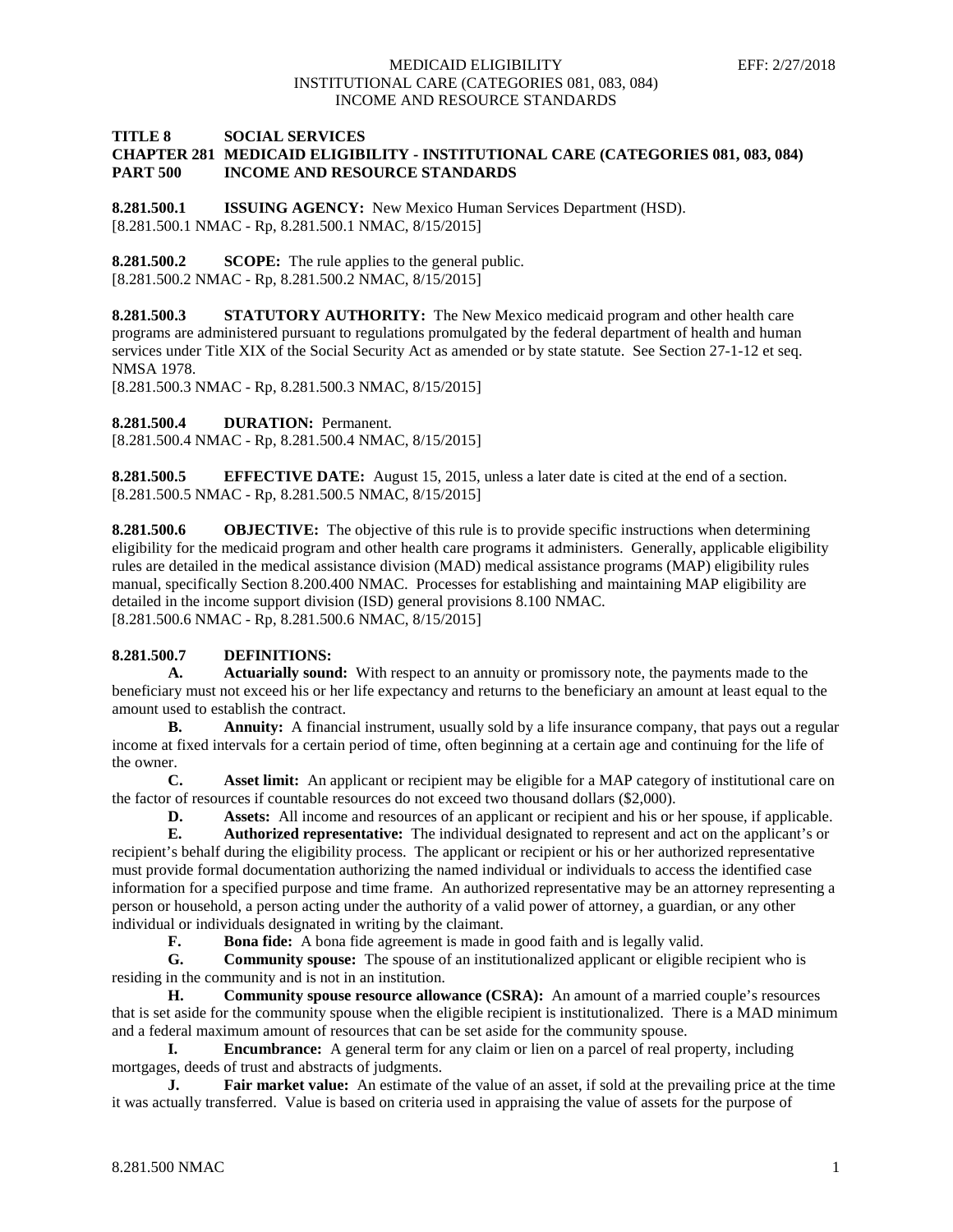determining a MAP category of eligibility.

**K. Home equity:** (Also known as equity value.) The value of a home minus the total amount owed on it in mortgages, liens and other encumbrances.

**L. Income:** Anything that an applicant or recipient receives in cash or in kind that he or she can use to meet his or her needs for food and shelter. In-kind income is not cash, but is actual food or shelter, or something that the applicant or recipient can use to get one of these.

**M. Institutionalized spouse:** An applicant or recipient who is in an acute care hospital, nursing facility, intermediate care facility for individuals with intellectual disabilities (ICF-IID), swing bed or certified instate inpatient rehabilitation center.

**N. Life estate:** An interest in property that exists for the life of a person. For example, an individual gives a life estate in a house to person A and the remainder to person B. Person A has a life estate and person B has a remainder interest until person A dies.<br> **O.** Liquid resource: Cas

**O. Liquid resource:** Cash or something that can easily be converted to cash within 20 business days.<br>**P. Loan:** A transaction in which one party advances money to, or on behalf of another party, who

**P. Loan:** A transaction in which one party advances money to, or on behalf of another party, who promises to repay the lender in full, with or without interest.

**Q. Long-term Care Insurance Policy:** A type of insurance developed specifically to cover the costs of [nursing homes, assisted living,](http://www.agingcare.com/Articles/evaluate-living-options-for-elderly-parents-95733.htm) [home health care](http://www.agingcare.com/Articles/How-do-I-Choose-Home-Care-for-Elderly-Parents-137210.htm) and other long-term care services as specified in the individual's policy.

**R. Lookback period:** A period of time in the past through which the ISD caseworker may examine all financial transactions for asset transfers.

**S. Minimum monthly maintenance needs allowance:** A minimum level of income that the federal government allows to be set aside for the support of the community spouse when the other spouse is in an institution.

**T. Negotiable agreement:** An agreement (i.e., a loan) in which the ownership of the agreement and the whole amount of money can be transferred from one person to another.

**U. Non-liquid resource:** An asset such as real property, which cannot be easily converted to cash within 20 days.

**V. Promissory note:** A promissory note is a written, unconditional agreement in which one person promises to pay a specified sum of money at a specified time to another person.

**W. Protected Asset Limit:** Protected assets up to the amount of qualified long-term care insurance partnership (QLTCPI) benefit payments made to or on the behalf of individual. This is the applicant's or recipient's protected asset limit (PAL).

**X. Qualified state long-term care insurance partnership (QSLTCIP) program:** A partnership program that joins MAD with private insurance companies that offer long-term care insurance policies. The MAP eligibility requirements are adjusted to provide financial incentives for eligible recipients to purchase private QSLTCIP coverage.

**Y. Relative:** Relative is defined as a spouse, son or daughter; grandson or granddaughter; step-son or step-daughter; in-laws; mother or father; step-mother or step-father; half-sister or half-brother; grandmother or grandfather; aunt or uncle; sister or brother; step-brother or step-sister; and niece or nephew.

**Z. Remainder/remainder man:** An interest in property that occurs after a life estate. For example, an individual gives a life estate in a house to person A and the remainder to person B. Person A has a life estate and Person B has a remainder interest until person A dies. Person B is also called the remainderman.

**AA. Resources:** Cash or other liquid assets and any real or personal property that applicant or recipient (or spouse if any) owns and could convert to be used for his or her support and maintenance.

**BB. Restricted coverage:** An eligible recipient who has restricted coverage may access medically necessary MAD benefits except for long-term care services in a nursing facility.

**CC. Reverse mortgage:** A loan against home equity providing cash advances to a borrower and requiring no repayment until a future date.<br>DD. Sole benefit of: A transit

**Sole benefit of:** A transfer is considered for the sole benefit of a spouse, blind or disabled child, or a disabled individual if the transfer is arranged in such a way that no individual or entity except the spouse, blind, or disabled child, or disabled individual can benefit from the assets transferred in any way, whether at the time of the transfer or at any time in the future.

**EE. Spouse**: For purposes of this rule, a spouse is an individual who is legally married under the laws of a state, a territory, or a foreign jurisdiction in which the marriage was celebrated.<br> **FF.** Transfer: To change over the possession, control or ownership or

**Transfer:** To change over the possession, control or ownership of something.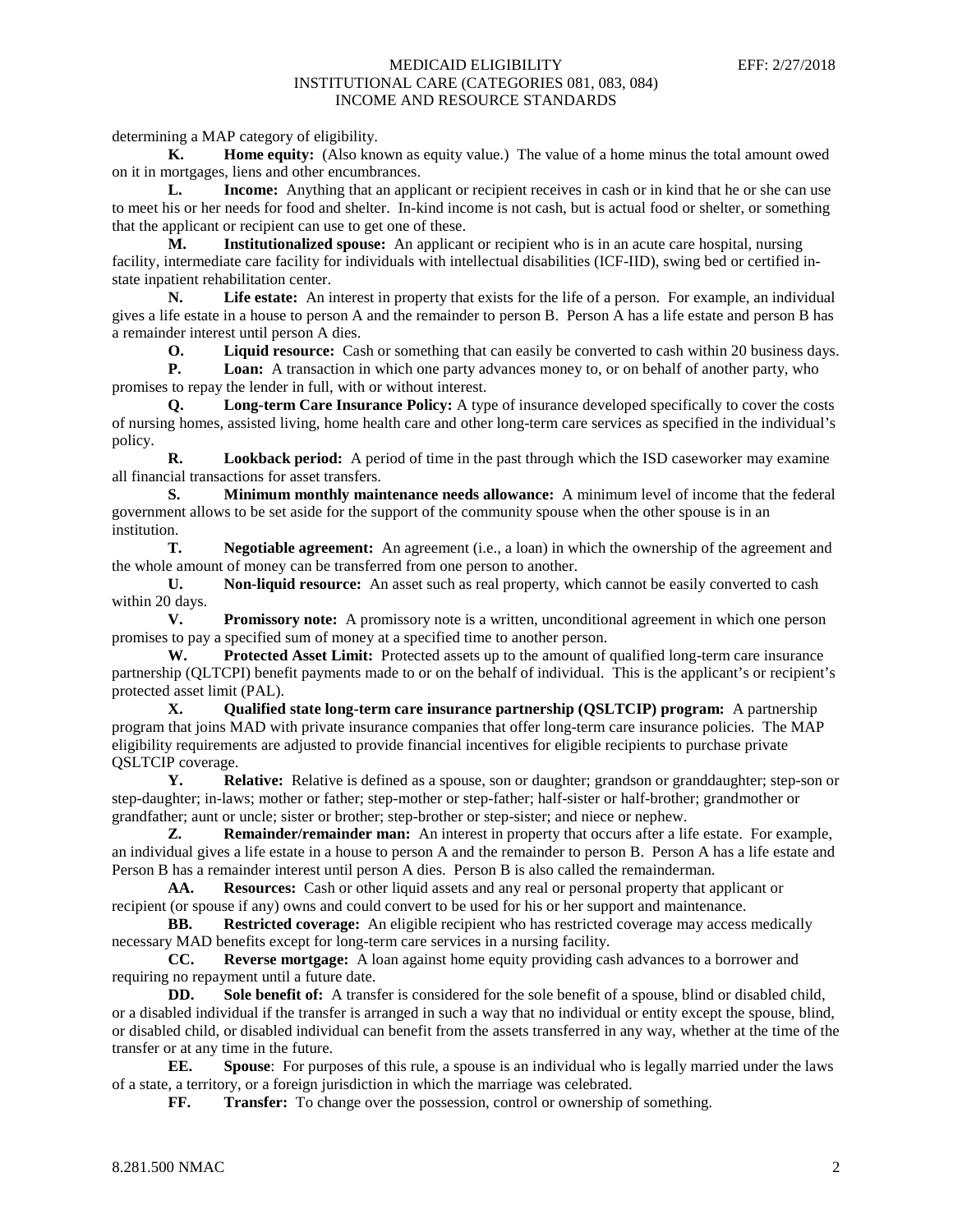[8.281.500.7 NMAC - Rp, 8.281.500.7 NMAC, 8/15/2015; A, 3/1/2018]

#### **8.281.500.8 [RESERVED]**

**8.281.500.9 NEED DETERMINATION:** Applicants for and recipients of institutional care must apply for and take all necessary steps to obtain any income or resources to which they may be entitled. When an applicant or recipient is given notification by HSD to apply for and obtain specific income and resources they must take steps to do so within 30 calendar days.

**A. Failure to apply for and take steps to determine eligibility for other benefits:** Failure or refusal to apply for and take all necessary steps to determine eligibility for other benefits after notice is received results in an applicant or recipient becoming ineligible for a MAP category of eligibility for institutional care.

**B. Exceptions to general requirement:** Applicants or recipients who have elected a lower veterans administration (VA) payment do not need to reapply for veterans administration improved pension (VAIP) benefits. Crime victims are not required to accept victims compensation payments from a state-administered fund as a condition of MAP eligibility.

[8.281.500.9 NMAC - Rp, 8.281.500.9 NMAC, 8/15/2015]

**8.281.500.10 RESOURCE STANDARDS:** A "resource" is defined as cash or liquid assets and real or personal property which is owned and can be used either directly, or by sale or conversion, for the applicant's or recipient's support and maintenance. Resources may be liquid or non-liquid and may be excluded from the eligibility determination process under certain conditions. A liquid resource is an asset which can readily be converted to cash. A non-liquid resource is an asset or property which cannot readily be converted to cash.

**A. Resource determination:** The resource determination for a MAP category of eligibility for institutional care is made as of the first moment of the first day of the month. An applicant or recipient is ineligible for any month in which his or her countable resources exceed the allowable resource standard as of the first moment of the first day of the month. Changes in the amount of countable resources during a month do not affect eligibility or ineligibility for that month.

**B. Distinguishing between resources and income:** Resources must be distinguished from income to avoid counting a single asset twice. As a general rule, ownership of a resource precedes the current month while income is received in the current month. Income held by an applicant or recipient until the following month becomes a resource.

[8.281.500.10 NMAC - Rp, 8.281.500.10 NMAC, 8/15/2015]

**8.281.500.11 APPLICABLE RESOURCE STANDARDS:** The resource criteria and eligibility standards of this section apply to all applicants for and recipients of a MAP category of eligibility for institutional care. An applicant or recipient is eligible for a MAP category of eligibility for institutional care on the factor of resources if countable resources do not exceed \$2,000. Some of an applicant's or recipient's resources are counted in the eligibility determination and some resources are excluded. Any resource which is not specifically excluded in Section 8.281.500.13 NMAC is considered a countable resource for the purpose of determining a MAP category of eligibility for institutional care.

**A. Liquid resources:** A liquid resource is cash or something that can easily be converted to cash within 20 business days. The face or surrender value of liquid resources such as cash, savings or checking accounts, and other financial instruments are considered in determining a MAP category of eligibility. The countable value of liquid resources is based on their current fair market value.

**(1)** An applicant or recipient must provide verification of the value of all liquid resources. The resource value of a bank account is customarily verified by a statement from the bank showing the account balance as of the first moment of the first day of the month in question. If an applicant or recipient cannot provide this verification, the ISD worker provides the applicant or recipient with a detailed request of all documents needed to determine a MAP category of eligibility.

**(2)** If the applicant or recipient can demonstrate that a check was written and delivered to a payee but not cashed by the payee prior to the first moment of the first day of the month, the amount of that check is subtracted from the applicant or recipient checking account balance to arrive at the amount to be considered a countable resource.

**B. Non-liquid resources:** A non-liquid resource is something such as real property that cannot easily be converted to cash within 20 business days. The value of non-liquid resources is computed at current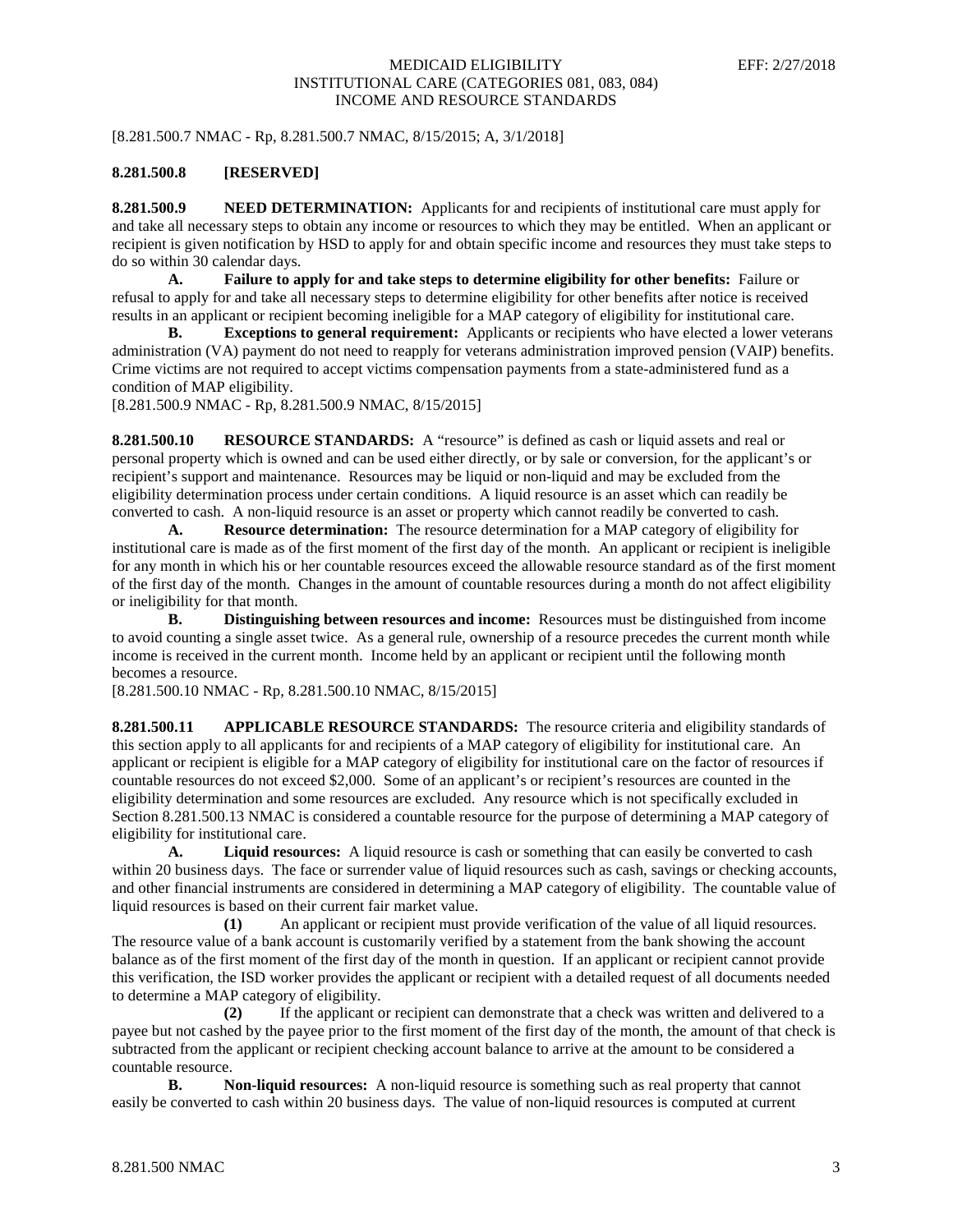market value minus encumbrances or financial penalties for early withdrawal. [8.281.500.11 NMAC - Rp, 8.281.500.11 NMAC, 8/15/2015]

**8.281.500.12 COUNTABLE RESOURCES:** Before a resource can be considered countable, the three criteria listed below must be met.

**A. Ownership interest:** An applicant or recipient must have an ownership interest in a resource for it to be countable. The fact that an applicant or recipient has access to a resource, or has a legal right to use it, does not make it countable unless the applicant or recipient also has an ownership interest in it.

**B. Legal right to convert resource to cash:** An applicant or recipient must have the legal ability to spend the funds or to convert non-cash resources into cash.

**(1) Physical possession of resource:** The fact that an applicant or recipient does not have physical possession of a resource does not mean it is not his or her resource. If he or she has the legal ability to spend the funds or convert the resource to cash, the resource is considered countable. Physical possession of savings bonds is a legal requirement for cashing them.

**(2) Unrestricted use of resource:** An applicant or recipient is considered to have free access to the unrestricted use of a resource even if he or she can take those actions only through an agent, such as a representative payee, guardian, conservator, trustee, or another authorized representative. If there is a legal bar to the sale of a resource, the resource is not countable. However, if a co-owner of real property can bring an action to partition and sell the property, his or her interest in the property is a countable resource.

**C. Legal ability to use a resource:** If a legal restriction exists which prevents the use of a resource for the applicant's or recipient's own support and maintenance, the resource is not countable.

**D. Joint ownership of resources:** If an applicant or recipient owns either liquid or non-liquid resources jointly with others, he or she has 30 calendar days from the date requested by the ISD worker to submit all documentation required to verify his or her claims regarding ownership of, access to, and legal ability to use the resource for personal support and maintenance. Failure to do so results in the presumption that the resource is countable and belongs to the applicant or recipient.

**(1) Jointly held property:** If jointly held property is identified during review of an active case, the ISD worker must:

**(a)** determine whether the property is a countable resource;

**(b)** determine whether the value of the jointly held property plus the value of other countable resources exceeds the allowable resource maximum; and

**(c)** if the value of countable resources exceeds the allowable maximum, advance notice is furnished to the applicant or recipient of the intent to close his or her case and his or her right to verify claims regarding ownership of, access to, and legal ability to use the property for personal support and maintenance.

**(i)** If the applicant or recipient fails to provide required information or respond within the advance notice period, his or her case is closed.

**(ii)** If, after expiration of the advance notice period but prior to the end of the month in which the advance notice expires, the applicant or recipient provides the required evidence to show the property is not a countable resource, or is countable in an amount which, when added to the value of other countable resources, does not exceed the maximum allowable limit, and eligibility continues to exist on all other factors, the case is reinstated for the next month.

**(2) Joint bank accounts:** If liquid resources are in a joint bank account of any type, the applicant's or recipient's ownership interest, while the parties to the account are alive, is presumed to be proportionate to the applicant's or recipient's contributions to the total resources on deposit.

**(a)** The applicant or recipient is presumed to own a proportionate share of the funds on deposit unless he or she presents clear and convincing evidence that the parties to the account intended the applicant or recipient to have a different ownership interest.

**(b)** To establish the applicant's or recipient's ownership interest in a joint account, the following are required:

**(i)** statement by the applicant or recipient regarding contributions to the account; reasons for establishing the account; who owns the funds in the account; and any supporting documentation; plus

**(ii)** corroborating statements from the other account holder(s);

**(iii)** if either the applicant or recipient or the other account holder is not capable of making a statement, the applicant or recipient or an authorized representative must obtain a statement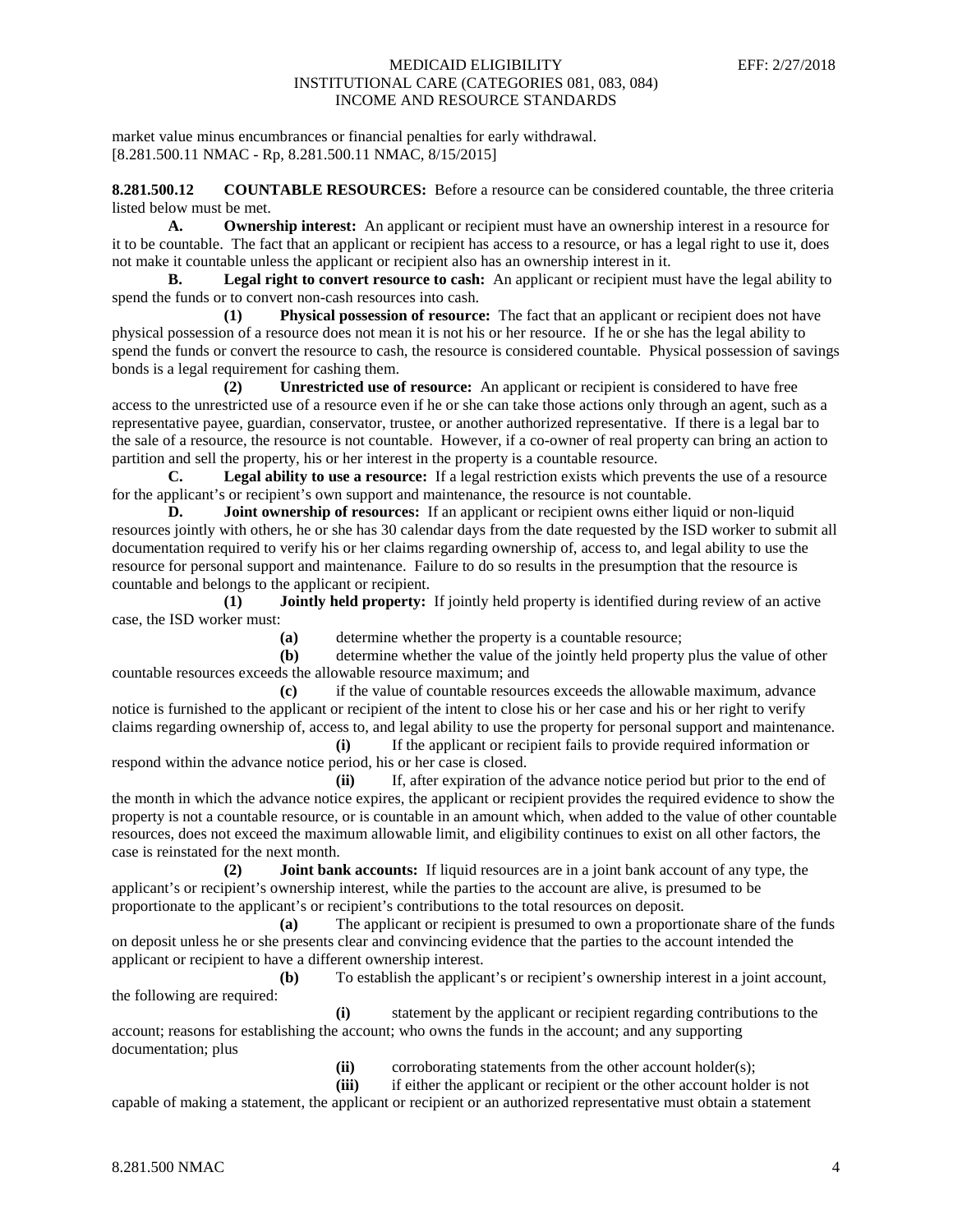from a third party who has knowledge of the circumstances surrounding the establishment of the joint account.

**(c)** Failure to provide required documentation within 30 calendar days of the date requested by the ISD worker results in a determination that the entire account amount belongs to the applicant or recipient.

**(d)** If the existence of a jointly held bank account is identified during the review of an active case, the ISD worker requests evidence of ownership and accessibility. If the evidence is not furnished within 30 calendar days of the request, his or her case is closed.

**(3) Life estate:** A life estate interest in the applicant's or recipient's own home will count as a resource if the applicant or recipient has not resided on the property continuously for at least 12 months from the date of the life estate purchase. For a purchase of a life estate in the home of another, see Subsection D of Section 8.281.500.14 NMAC.

**(a)** The "unisex life estate and remainder interest tables" are used to determine the value of a life estate. See Section 8.200.520 NMAC. The value is computed by multiplying the current fair market value by the percentage reduction on the unisex table under the column for the applicant's or recipient's age.

**(b)** If an applicant or recipient feels the value calculated based on this method is overstated, he or she can obtain a valuation of the life estate in the area for use as documentation of lesser value.

**E. The home as a countable resource:** If the applicant or recipient or his or her authorized representative states the applicant or recipient does not intend to return to the home and it is not the residence of applicant's or recipient's spouse or dependent relative, the home is considered a countable resource. If the applicant or recipient or his or her authorized representative puts the home up for sale and it is not the primary residence of the applicant's or recipient's spouse or a dependent relative, the home is considered a countable resource. A dependent relative is a minor child or adult disabled child of the applicant, recipient, or community spouse.

**F. Value of property:** The applicant or recipient must supply HSD with written documentation regarding the fair market value of the property from a real estate agent, title company or mortgage insurance company familiar with the area in which the property is located in addition to any encumbrances against the property. The ISD worker determines the equity value of the property by subtracting the amount of the encumbrances from the fair market value of the property.

**G. Hardship:** Applicants or recipients who are on restricted coverage due to excess equity in their homes may request an undue hardship waiver based on the criteria specified in Section 8.281.500.24 NMAC.

**H. Real property:**

**(1)** If an applicant or recipient is the sole owner of real property, other than the applicant's or recipient's or his or her primary residence and has the right to dispose of it, the entire equity value is included as a countable resource.

**(2)** If an applicant or recipient owns property with one or more individuals and the applicant or recipient has the right, authority or power to liquidate the property or his or her pro-rata share of the property, it is considered a resource. If a property right cannot be liquidated, the property will not be considered a resource to applicant or recipient. The applicant or recipient must provide a copy of the legal document which indicates his or her interest in the property.

**I. Vehicles:** One automobile is totally excluded regardless of value if it is used for transportation for the applicant or recipient or a member of applicant's or recipient's household. Any other automobiles are considered to be non-liquid resources. Recreational vehicles and boats are considered household goods and personal effects rather than vehicles.

**J. Household goods and personal effects:** Household goods and personal effects are considered countable resources if the items were acquired or are held for their value or are held as an investment. Such items can include but are not limited to gems and jewelry that is not worn or held for family significance, or collectibles.

**K. Promissory notes:** If an applicant or recipient holds or owns a promissory note and the note is negotiable, it is a countable resource. The value is the outstanding principal balance due at the time of the applicant's or recipient's MAP application, unless the applicant or recipient proves that it has a lower value.

**(1)** A promissory note held by the applicant or recipient must be a bona fide loan. This means that it must be legally valid and made in good faith. The ISD worker must evaluate the note and determine whether or not it is a bona fide loan. In order to determine if the note is a bona fide loan, the ISD worker should obtain documentation of the applicant's or recipient's receipt of payments on the note at the time of application and at re-certification. If the applicant or recipient sells or transfers the promissory note, then he or she may be subject to a penalty for a transfer of assets for less than fair market value.

**(2)** If the promissory note is non-negotiable, and the applicant or recipient receives payments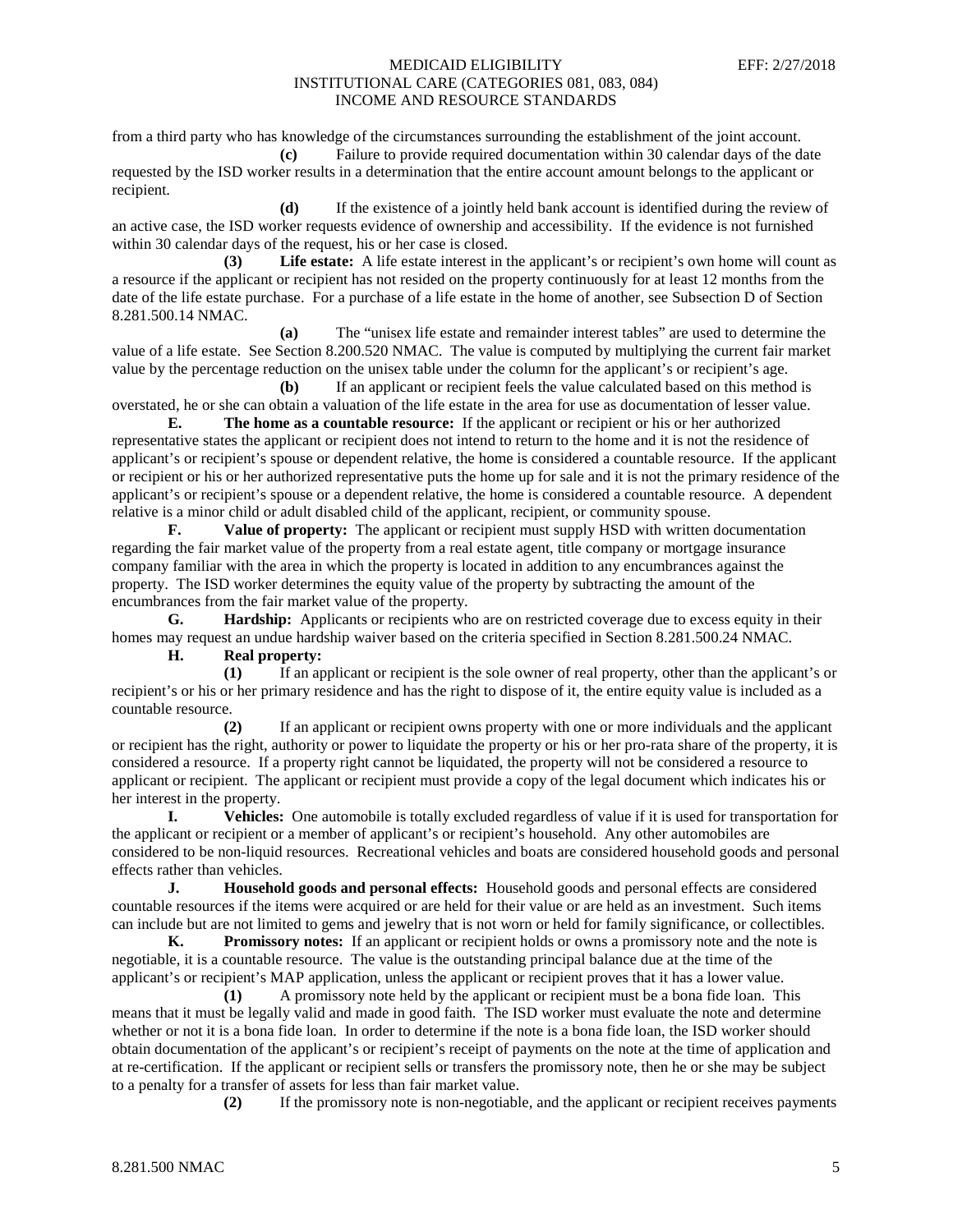on the note that could be used for food or shelter, then the amount of the payment retained in the month following receipt is a resource to the applicant or recipient.

**(3)** If an applicant or recipient purchases a promissory note, loan or mortgage, the repayment terms must be actuarially sound, provide for equal payment amounts with no deferral or balloon payments, and it must contain a provision that prohibits cancellation of the balance upon the death of the lender. A promissory note not meeting these requirements shall be treated as a transfer of assets for less than fair market value. If a promissory note does not meet these requirements, the value of the note, loan or mortgage is the outstanding balance due on the date of the applicant's or recipient's MAP application.

**L. Pension funds:** A pension fund, if accessible to the applicant or recipient, is a countable resource. Any fees for withdrawal of the funds are subtracted from the balance and the remainder is a countable resource.

**M. Individual retirement accounts (IRA):** An IRA is a tax-deductible savings account that sets aside money for retirement. Funds in an IRA are counted as an asset in their entirety less the amount of penalty for early withdrawal.

**N. Keogh plan:** A Keogh plan is a retirement plan established by a self-employed applicant or recipient alone or for the self-employed applicant or recipient and his or her employees. If the Keogh plan was established for the self-employed applicant or recipient alone, the funds in the plan are counted as an asset in their entirety less the amount of penalty for early withdrawal. If the Keogh plan was established for employees other than the spouse of the applicant or recipient, the funds do not count as an asset.<br> **O.** Loans: In some circumstances a loan may be a countable

**Loans:** In some circumstances a loan may be a countable resource.

**(1)** Negotiable loan. If an applicant or recipient owns a loan agreement or is a lender and the agreement is a negotiable, bona fide loan:<br>(a) the ou

**(a)** the outstanding principal balance is a resource of the applicant or recipient;

**(b)** the cash provided to the borrower is no longer the applicant or recipient lender's resource because he or she cannot access it for his or her own use; the loan agreement replaces the cash as the applicant or recipient lender's resource;

**(c)** payments that the applicant or recipient lender receives from the borrower against the loan principal are conversions of a resource, not income; if retained, the payments are counted as the applicant or recipient lender's resource starting in the month following the month of receipt; and

**(d)** interest income received by the applicant or recipient lender is unearned income. **(2)** Non-negotiable loan. If the applicant or recipient owns a loan agreement or is a lender and the loan agreement is not a bona fide loan or is not negotiable:

**(a)** the agreement is not a resource of the applicant or recipient lender;

**(b)** payments against the principal are income to the applicant or recipient lender, not conversion of a resource;

**(c)** the cash specified in the agreement may be a resource if the applicant or recipient lender can access it for his or her own use; and

**(d)** interest income received by the applicant or recipient lender is unearned income. **(3)** Bona fide loan. If the applicant or recipient is the borrower and the agreement is a bona

fide loan:

**(a)** the loan agreement itself is not a resource for the applicant or recipient; and

**(b)** the cash provided by the applicant or recipient lender is not income, but is the borrower's resource if retained in the month following the month of receipt.

**(4)** Not a bona fide loan. If the applicant or recipient is the borrower and the agreement is not a bona fide loan:

**(a)** the loan agreement itself is not a resource of the applicant or recipient; and

**(b)** the cash provided by the applicant or recipient lender is income in the month received and is a resource if retained in the month following the month it was received.

**(5)** Informal loan. If the agreement is an agreement between applicants or recipients who are not in the business of lending money or providing credit, it is an informal loan. An informal loan is bona fide if it meets all of the following criteria:

**(a)** the agreement is enforceable under state law;

**(b)** the agreement is in effect at the time that the cash is provided to the borrower; money given to an applicant or recipient with no obligation to repay cannot become a loan at a later date;

**(c)** the obligation to repay the loan must be acknowledged by both the applicant or recipient lender and the borrower; when money or property is given and accepted based on any understanding other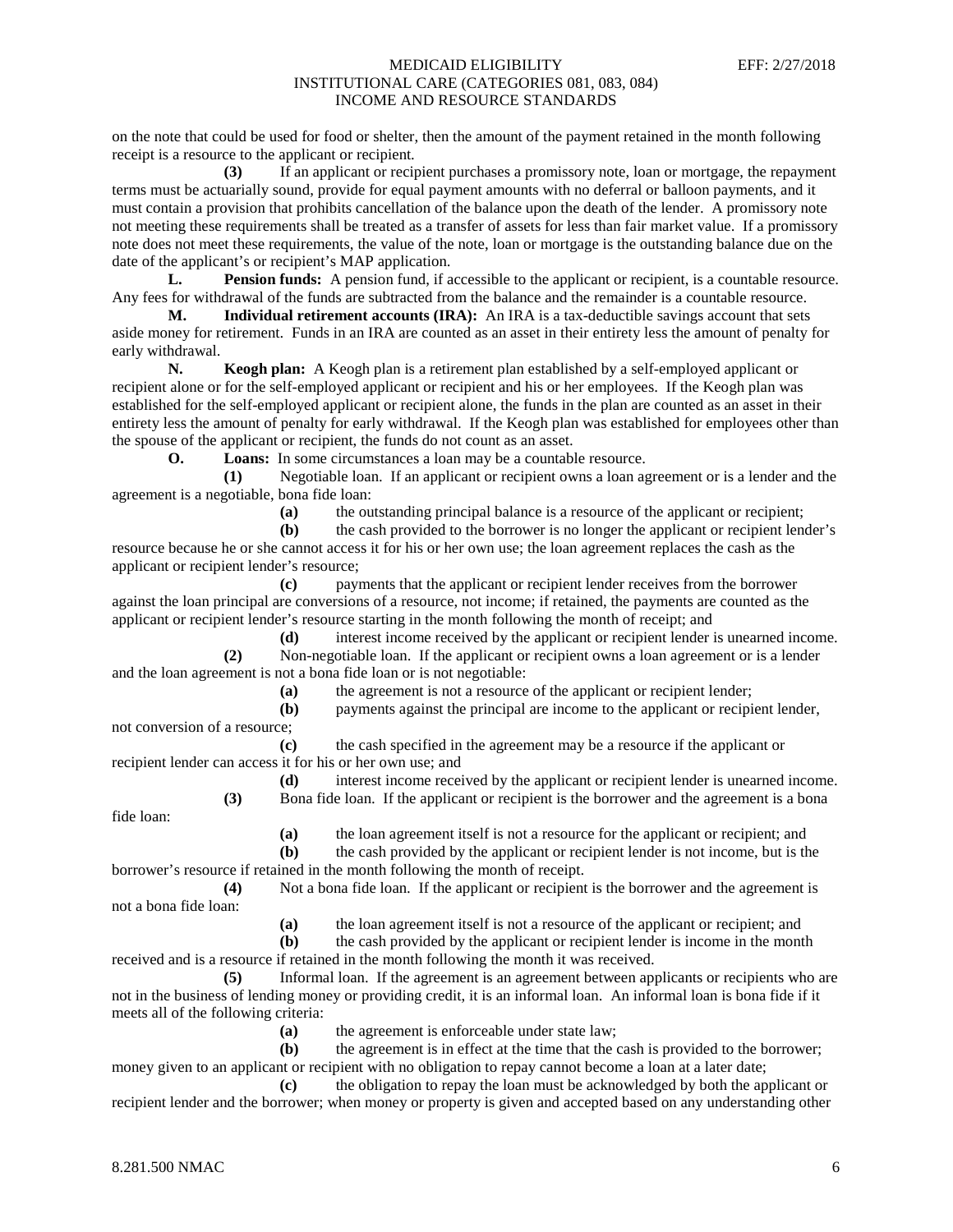than it is to be repaid by the receiver, there is no loan;

**(d)** the agreement must include a plan or schedule for repayment, and the borrower's express intent to repay by pledging real or personal property or anticipated future income (such as social security insurance (SSI) benefits);

**(e)** the repayment plan or schedule must be feasible; in determining the plan's feasibility, consider the amount of the loan, the applicant's or recipient's resources and income and the applicant's or recipient's living expenses;

**(f)** if the applicant or recipient is the borrower, the loan proceeds are a resource if they are retained in the month following the month of receipt; the resource value is the amount of the proceeds that the applicant or recipient still holds in the month following the month of receipt;

**(g)** if the applicant or recipient is the lender, the agreement is a countable resource starting in the month after the month that the applicant or recipient lender provides the proceeds to the borrower; and **(h)** the agreement's resource value is the outstanding principal balance unless the

applicant or recipient lender provides evidence that the loan has a lower value.

**P. Other financial instruments:** Other financial instruments will be evaluated by HSD to determine if they are a countable resource.

**Q. Continuing care retirement community, assisted living, life care community or like living arrangement:** The portion of initial fees paid upon signing a contract for housing and care that has a potential to be refunded to the applicant or recipient is countable.

**R. Other countable resources:** Other liquid or non-liquid resources must be considered in the calculation of total countable resources. The following non-liquid resources may be included in the calculation of countable resources if they cannot be excluded pursuant to Section 8.281.500.13 NMAC:

- **(1)** burial funds;
- **(2)** burial spaces;
- life insurance and other insurance products such as annuities;
- **(4)** income-producing property; and
- **(5)** other financial investment products.

[8.281.500.12 NMAC - Rp, 8.281.500.12 NMAC, 8/15/2015]

**8.281.500.13 RESOURCE EXCLUSIONS:** Some types of resources can be excluded from the calculation of countable resources if they meet the specific criteria listed below.

**A. Burial fund exclusion:** Up to one thousand five hundred dollars (one thousand five hundred dollars (\$1500) can be excluded from the countable liquid resources of an applicant or recipient if designated as his or her burial fund. An additional amount of up to one thousand five hundred dollars (one thousand five hundred dollars (\$1500) can be excluded from countable liquid resources if designated as burial funds for the spouse of the applicant or recipient. The burial fund exclusion is separate from the burial space exclusion.

**(1) Retroactive designation of burial funds:** An applicant or recipient can retroactively designate funds for burial back to the first day of the month in which the applicant or recipient intended the funds to be set aside for burial. The applicant or recipient must sign a statement indicating the month the funds were set aside for burial.

**(2) Limit on exclusion:** An applicant or recipient can designate as much of his or her liquid resources as he/she wishes for burial purposes. However, only one burial fund allowance of up to one thousand five hundred dollars (one thousand five hundred dollars (\$1500) each for the applicant or recipient and his or her spouse can be excluded from countable resources. A burial fund exclusion does not continue from one period of eligibility to another (i.e., across a period of ineligibility). For each new period of eligibility, any exclusion of burial funds must be developed as for an initial application.

**(3) Removal of designation:** An applicant or recipient cannot "un-designate" burial funds, unless one of the following occurs:

**(a)** eligibility terminates;

**(b)** part, or all, of the funds can no longer be excluded because the applicant or recipient purchased excluded life insurance or an irrevocable burial contract which partially or totally offsets the available burial fund exclusion; or

**(c)** the applicant or recipient uses the funds or any portion of the funds for another purpose; this action makes the funds countable; any designated burial funds used for another purpose will be counted as income in the month withdrawn and as a resource thereafter.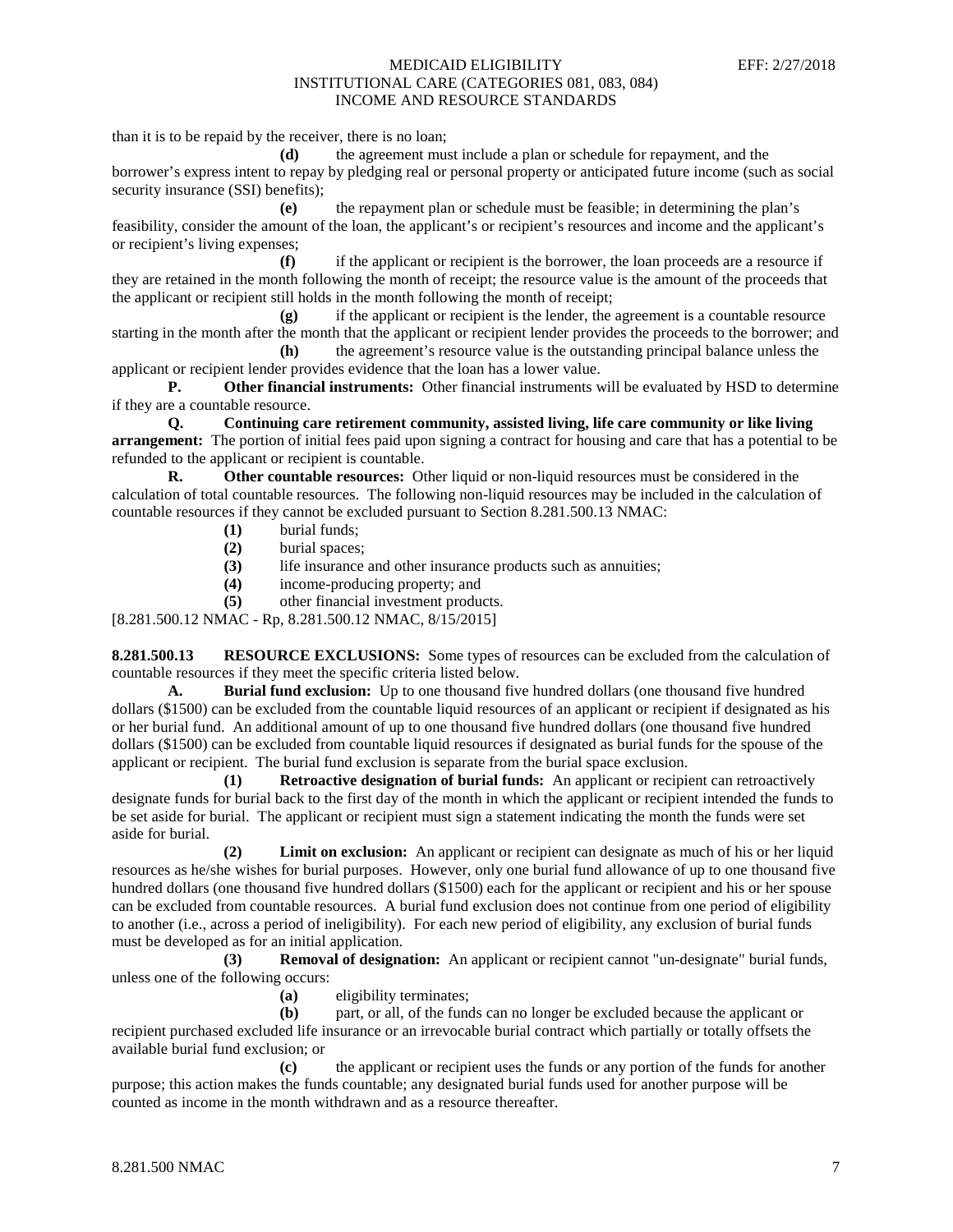#### **(4) Reduction of burial fund exclusion:** The one thousand five hundred dollars (one

thousand five hundred dollars (\$1500) burial fund exclusion is reduced by the following:

**(a)** the face value of excluded life insurance policies;

**(b)** assets held in irrevocable burial trusts; irrevocable means the value paid cannot be returned to the applicant or recipient;

- **(c)** assets that are not burial space items held in irrevocable burial contracts;
- **(d)** assets held in other irrevocable burial arrangements; and
- **(e)** assets held in an irrevocable trust available to meet burial expenses.

**(5) Interest from burial fund:** Interest derived from a burial fund is not considered a countable resource or income if all the following conditions exist:

- **(a)** the original amount is excluded;
- **(b)** the excluded burial fund is not commingled with non-excluded burial funds;
- **(c)** the interest earned remains with the excluded burial funds.

**(6) Commingling of burial funds:** Burial funds cannot be commingled with non-burial funds. If only part of the funds in an account are designated for burial, the burial fund exclusion cannot be applied until the funds designated for burial expenses are separated from the non-burial funds. Countable and excluded burial funds can be commingled.

**(7) Life insurance policy designated as burial fund:** An applicant or recipient can designate a life insurance policy as a burial fund at the time of application. The ISD caseworker must first analyze Subsection H of Section 8.281.500.13 NMAC of this rule.

**(8) Burial contracts:** If an applicant or recipient has a prepaid burial contract, the ISD caseworker determines whether it is revocable or irrevocable and whether it is paid for. Until all payments are made on a burial contract, the amounts paid are considered burial funds and no burial space exclusions apply.

**(a)** An applicant or recipient may have a burial contract which is funded by a life insurance policy. The life insurance may be either revocably or irrevocably assigned to a funeral director or mortuary.

**(b)** A revocable contract exists if the value can be returned to the applicant or recipient. An irrevocable contract exists when the value cannot be returned. If the contract or insurance policy assignment is revocable, the following apply.

**(i)** If the burial contract is funded by a life insurance policy, the policy is the resource which must be evaluated. The burial contract itself has no value. It exists only to explain the applicant's or recipient's burial arrangements.

**(ii)** No exclusions can be made for burial space items because the applicant or recipient does not have a right to them if the contract is not paid for or the policy is not paid up.

If the assignment is irrevocable, the life insurance or burial contract is not a countable resource, because the applicant or recipient does not own it.

**(i)** The burial space exclusions can apply if the applicant or recipient has the right to the burial space items.

**(ii)** The value of the irrevocable burial arrangement is applied against the one thousand five hundred dollars (\$1500) burial fund exclusion only if the applicant or recipient has other liquid resources to designate for burial.

**B. Burial space exclusion:** A burial space or an agreement which represents the purchase of a burial space held for the burial of an applicant or recipient, his or her spouse, or any other member of his or her immediate family is an excluded resource regardless of value. Interest and accruals on the value of a burial space are excluded from consideration as countable income or resources.

**(1)** When calculating the value of resources to be deemed to an applicant or recipient from his or her parent(s) or spouse, the value of spaces held by the parent(s) or spouse which are to be used for the burial of the applicant or recipient, or any member of the applicant's or recipient's immediate family, including the deemer parent or spouse, must be excluded.

**(2)** The burial space exclusion is separate from, and in addition to, the burial fund exclusion.

**(3) Burial space definitions:** "Burial space" is defined as a burial plot, gravesite, crypt, mausoleum, casket, urn, niche, or other repository customarily used for the deceased's bodily remains.

**(a)** A burial space also includes necessary and reasonable improvements or additions, such as vaults, headstones, markers, plaques, burial containers (e.g., caskets), arrangements for the opening and closing of a gravesite, and contracts for care and maintenance of the gravesite, sometimes referred to as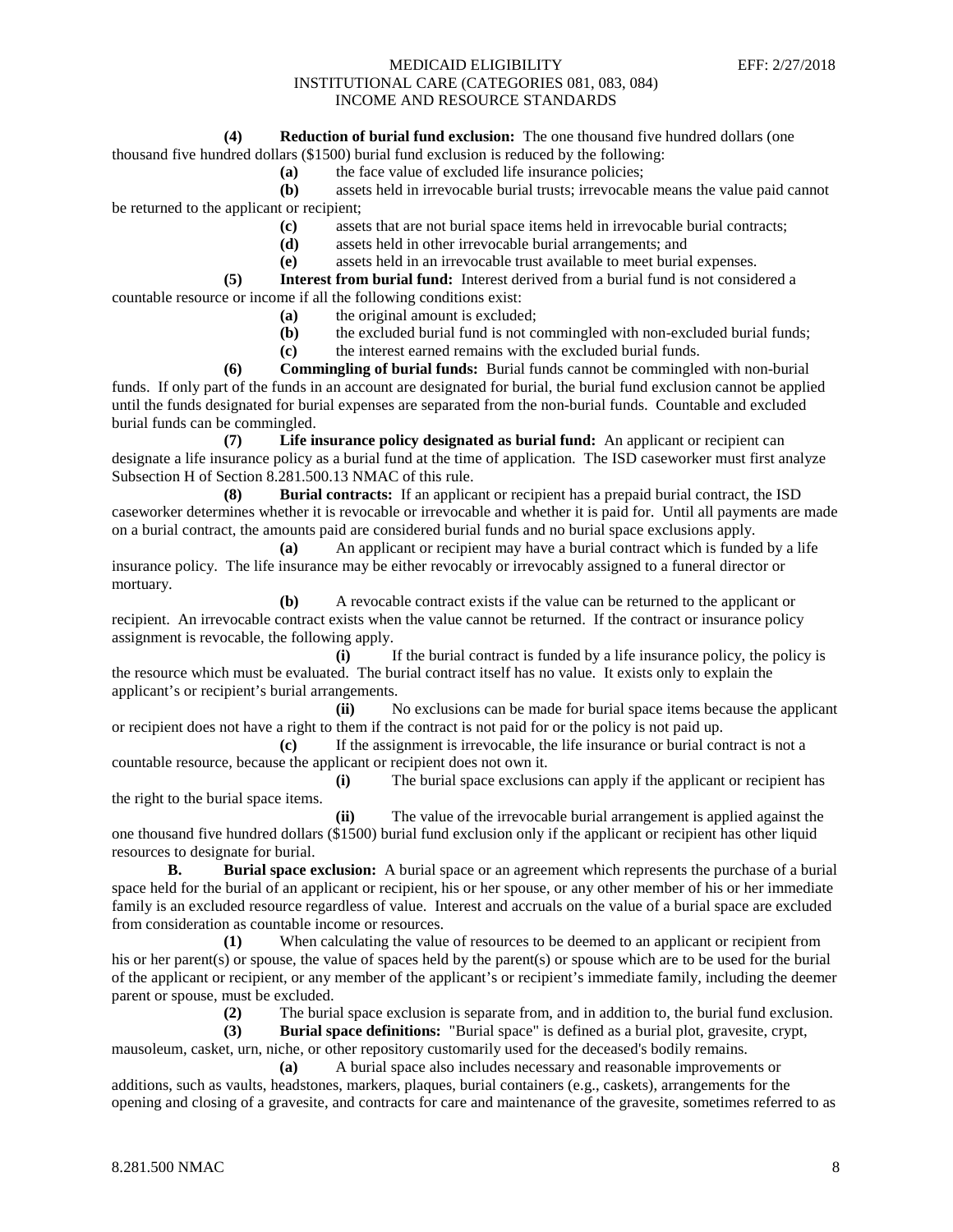endowment or perpetual care.

**(b)** Items that serve the same purpose are excluded once per applicant or recipient, such as excluding a cemetery lot and a casket, but not a casket and an urn.

**(4) Burial space contract:** An agreement which represents the purchase of a burial space is defined as a contract with a burial provider for a burial space held for the eligible applicant or recipient or a member of his or her immediate family.

**(a)** Until all payments are made on the contract, the amounts paid are considered burial funds and no burial space exclusions apply.

**(b)** An applicant's or recipient's immediate family includes:

**(i)** spouse;

**(ii)** natural or adoptive parents;

(iii) minor or adult children, including adoptive and stepchildren;<br>(iv) siblings, including adoptive and stepsiblings; and

siblings, including adoptive and stepsiblings; and

**(v)** spouse of any of the above relatives.

**(c)** If a relative's relationship to an applicant or recipient is by marriage only, the relationship ceases to exist upon the dissolution of the marriage.

**(5) Burial space "held" for an applicant or recipient:** A burial space is considered held for an applicant or recipient if:

**(a)** someone has title to or possesses a burial space intended for the use of the applicant or recipient or a member of his or her immediate family; or

**(b)** someone has a contract with a funeral service company for a specified burial space for the applicant or recipient or a member of his or her immediate family, such as an agreement which represents the applicant's or recipient's current right to the use of the items at the amount shown.

**(6)** Until the purchase price is paid in full, a burial space is not considered "held for" an applicant or recipient under an installment sales contract or similar device if:

**(a)** the applicant or recipient does not currently own the space;

**(b)** the applicant or recipient does not currently have the right to use the space; and

**(c)** the seller is not currently obligated to provide the space.

**C. Life estate exclusion:** The value of a life estate interest in the applicant's or recipient's own home or in the home of another is excluded if the applicant or recipient has continuously resided in the home for a period of 12 months or more from the date of the life estate purchase. The value of the remainderman's interest when a life estate is retained in one's own home is considered a transfer of resources to be evaluated in accordance with Section 8.281.500.14 NMAC.

**D. Settlement exclusions:** Agent orange settlement payments made to applicant or recipient veterans or their survivors are excluded from consideration as resources.

**(1)** Payments made under the Radiation Exposure Compensation Act are excluded from consideration as resources.

**(2)** Payments received from a state-administered fund established to aid victims of crime are excluded for nine months beginning the month after the month of receipt.

**(3)** Payments under the foundation called 'remembrance, responsibility and the future', excluded from consideration as resources.

**E. Exclusions for real property and home:** A home is any shelter used by an applicant or recipient, or his or her spouse, as the principal place of residence. The home is not considered a countable resource while in use by the applicant, recipient, or his or her spouse as a principal place of residence. If an applicant's or recipient's home equity value exceeds the amount allowed under Section 8.200.510 NMAC, then the entire valued amount of his or her home is a countable resource. An applicant or recipient with home equity of more than the amount specified shall be placed on restricted coverage for as long as he or she owns the home. The home includes any buildings and contiguous land used in the operation of the home. If the amount is equal to or less than allowed under Section 8.200.510 NMAC, then his or her home is excluded during the periods when he or she resides in an acute care or long-term care medical facility when the applicant or recipient, or his or her authorized representative, states that the applicant or recipient intends to return to his or her home.

**F. Exclusion of home:** If the applicant or recipient or his or her authorized representative states the applicant or recipient does not intend to return to the home, but the home is the residence of the applicant's or recipient's spouse or dependent minor child or adult disabled child, the home is an excluded resource.<br> **G.** Income-producing property exclusion: To be excluded from consideration as a co

**Income-producing property exclusion:** To be excluded from consideration as a countable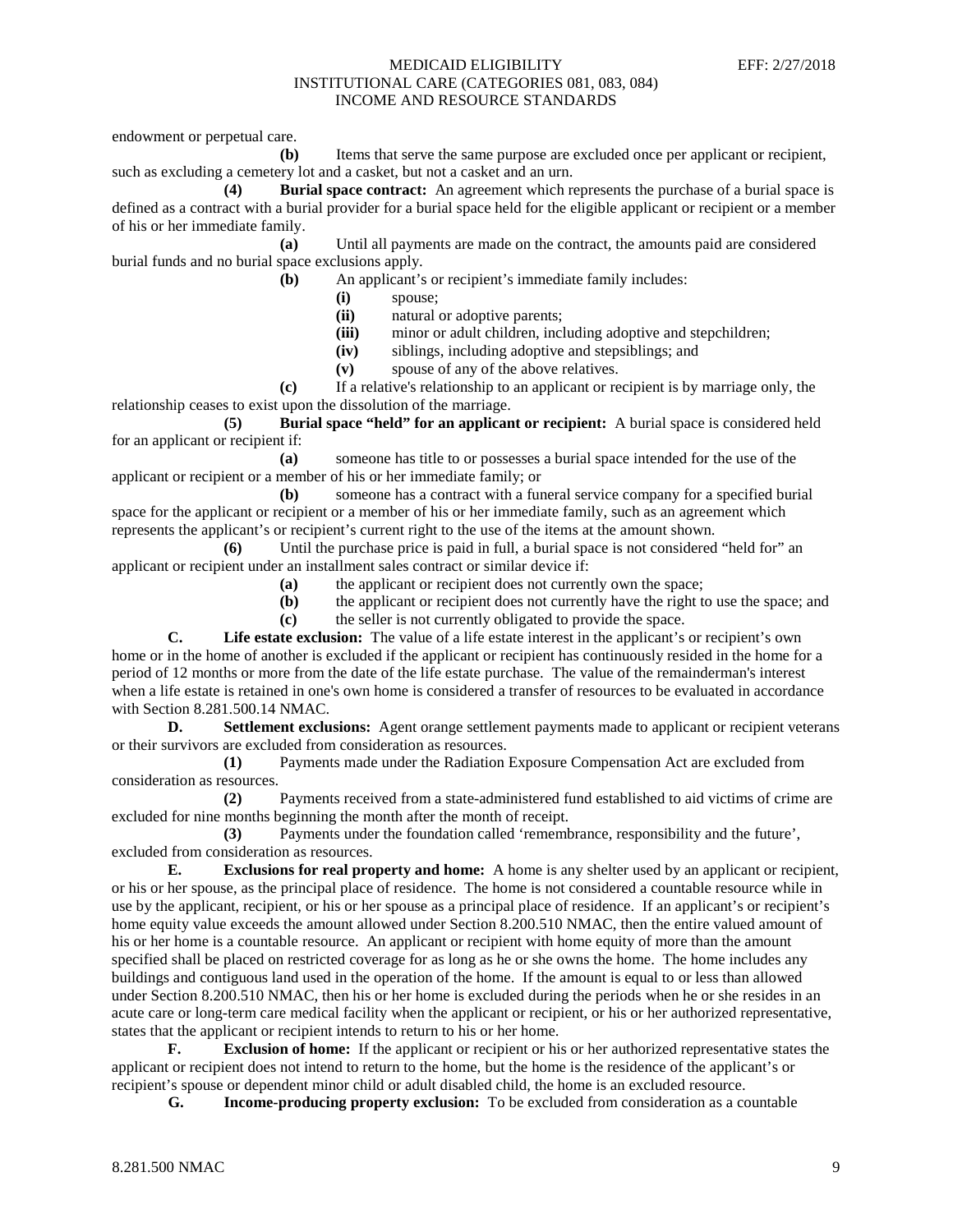resource, income-producing property that does not qualify as a bona fide business (e.g., rental property or mineral rights) must have an equity value of no more than six thousand dollars (\$6000) and an annual rate of return of at least six percent of the equity value. See Subsection F of Section 8.281.500.13 NMAC if the equity value exceeds six thousand dollars (\$6000) but the rate of return is at least six percent annually. The six thousand dollars (\$6000) and six percent limitation does not apply to property used in a trade or bona fide business, or to property used by an applicant or recipient as an employee which is essential to the applicant's or recipient's self-support (e.g., tools used in employment as a mechanic, property owned or being purchased in conjunction with operating a business). Existence of a bona fide business can be established by documentation such as business tax returns.

**(1) Determination of rate of return:** To calculate the annual rate of return for income producing property when the six thousand dollars (\$6000) and six percent limits apply, the previous year's income tax statement, or at least three months earnings is used to project the rate of return for the year.

**(a)** If the income is sporadic or has decreased from that needed to maintain a six percent rate of return for the coming year, the property is reevaluated at appropriate intervals.

**(b)** If the annual rate of return is at least six percent of the equity value but the equity value exceeds six thousand dollars (\$6000), only the excess equity is a countable resource.

**(c)** If the annual rate of return is less than six percent but the usual rate of return is more, the property is excluded as a countable resource if all the following conditions are met:

**(i)** unforeseeable circumstances, such as a fire, cause a temporary reduction in the rate of return;

**(ii)** the previous year's rate of return, as documented by the income tax statement or several months receipts, is at least six percent; and

**(iii)** the property is expected to produce a rate of return of at least six percent within 18 months of the end of the year in which the adverse circumstances occurred; the ISD caseworker records in the case narrative the plan of action which is expected to increase the rate of return.

**(d)** The ISD caseworker notifies the applicant or recipient in writing that the property is excluded based on its expected increase in return and that it will be reevaluated at the end of the 18 month grace period. When this period ends, the property must be producing an annual rate of at least six percent to continue to be excluded as a countable resource.

**(2) Types of income-producing property:** Income-producing property includes:

**(a)** a business, such as a farm or store, including necessary capital and operating assets such as land and buildings, inventory or livestock; the property must be in current use or have been used with a reasonable expectation of resumed use within a year of its most recent use; the ISD caseworker must account for the cash actually required to operate the business; liquid business assets of any amount are excluded;

**(b)** non-business property includes rental property, leased property, land leased for its mineral rights, and property producing items for home consumption; property which produces items solely for home use is assumed to be producing an annual rate of return of at least six percent;

**(c)** employment-related property, such as tools or equipment; the applicant or recipient must provide a statement from his or her employer to establish that tools or equipment are required for continued employment when the applicant or recipient leaves the institution; if the applicant or recipient is selfemployed, only those tools normally required to perform the job adequately are excluded; the applicant or recipient must obtain a statement from someone in the same line of self-employment to establish what is excludable.

**H. Vehicle exclusion:** The term "vehicle" includes any mode of transportation such as a passenger car, truck or special vehicle. Included in this definition are vehicles which are unregistered, inoperable, or in need of repair. Vehicles used solely for purposes other than transportation, such as disassembly to resell parts, racing or as an antique, are not included in this definition. Recreational vehicles and boats are classified as personal effects and are evaluated under the household goods and personal effects exclusion. One vehicle is totally excluded if regardless of value if it is used for transportation for the applicant or recipient or a member of his or her household. Any other automobiles are considered to be non-liquid resources. Equity in the other automobiles is counted as a resource.

**I. Life insurance exclusion:** The value of life insurance policies is not considered a countable resource if the total cumulative face value of all policies owned by the applicant or recipient does not exceed one thousand five hundred dollars (\$1500). A policy is considered to be "owned" by the applicant or recipient if the applicant or recipient is the only one who can surrender the policy for cash.

**(1) Consideration of burial insurance and term insurance:** Burial insurance and term insurance are not considered when computing the cumulative face value because this insurance is redeemable only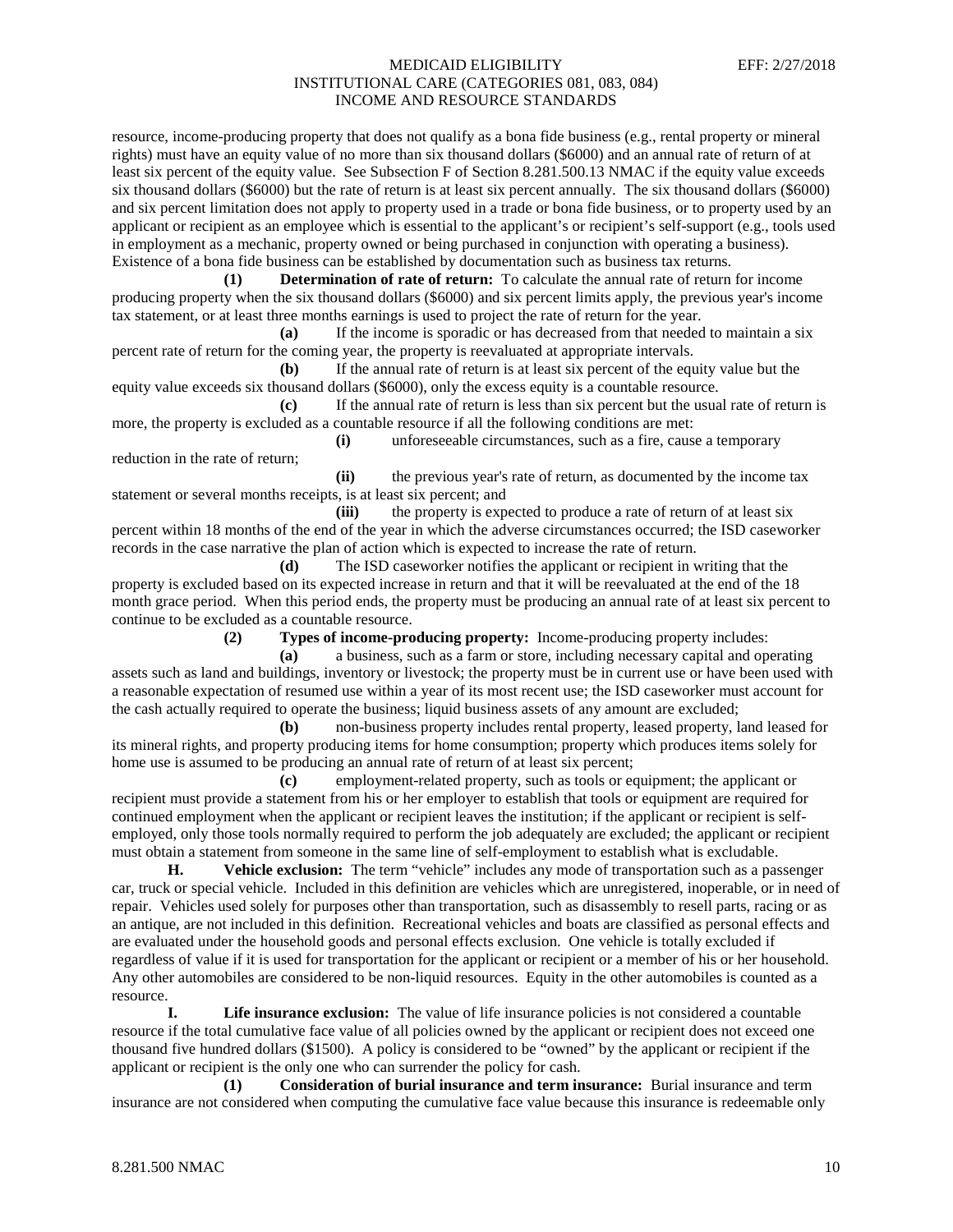upon death.

**(2) Calculation when value exceeds limit:** If the total cumulative face value of all countable life insurance policies owned by the applicant or recipient exceeds one thousand five hundred dollars (\$1500), the ISD caseworker:

**(a)** verifies the total cash surrender value of all policies and considers the total amount a countable resource;

**(b)** informs the applicant or recipient that the insurance policies can be converted to term insurance or ordinary life insurance of lower face value at his or her option, if the cash surrender value, alone or in combination with other countable resources, exceeds the resource standard.

**J.** Qualified State Long-term Care Insurance Partnership (QSLTCIP) program: A resource exclusion equal to the amount of the qualified long-term care insurance benefit payments is made to or on the behalf of the applicant or recipient as determined during his or her eligibility process.

**(1)** In order to be considered a QSLTCIP policy it must meet the requirements set forth in 1917(a) of the Social Security Act.

**(2)** The applicant or recipient:

**(a)** must have been a beneficiary of a QSLTCIP that was purchased on or after August 15, 2015; or

**(b)** must have a QSLTCIP policy established in another state with a CMS approved state plan for state long-term care insurance partnerships and the beneficiary must have been a resident of such a state on the date the policy was purchased; or

**(c)** must be a current New Mexico resident and after August 14, 2015 have purchased a long-term care policy that was converted to a QSLTCIP through an endorsement, exchange, or rider. **(3)** Long-term care insurance does not qualify as a QSLTCIP.

**(4)** Resources excluded in the amount of benefits paid out are also excluded in the estate

recovery process.

**(5)** Resources can be designated for protection when a MAP category of eligibility for either institutional care services or home and community based services is established, while receiving MAD benefits provided through institutional care or home and community based waiver programs, or during the estate recovery process after a recipient dies.

**(6)** An applicant or recipient may protect assets up to the amount of QSLTCIP benefit payments made to or on the behalf of an applicant or recipient; this is the eligible applicant or recipient's protected asset limit (PAL). If the value of protected assets exceeds the PAL, the excess value is counted against the asset limit and is not protected in estate recovery.

**(7)** The following conditions may apply to assets protected under a QSLTCIP:

**(a)** an applicant or recipient may keep protected resources;

**(b)** the value of protected assets is updated each year at the MAP eligibility review; the updated value is the counted towards the PAL;

**(c)** an applicant or recipient may transfer a protected asset to another person without a transfer penalty; a transferred asset is counted against the PAL based on the value of the asset on the day it was transferred;

**(d)** an applicant or recipient may use a protected asset to obtain another protected asset, which then becomes the protected asset;

**(e)** an applicant or recipient can spend or deplete a protected asset; the asset continues to be protected and is counted against the PAL even though the applicant or recipient no longer has it;

**(f)** once an asset is officially designated for protection, it cannot be undesignated in favor of designating another asset;

**(g)** changes in the status of protected assets must be reported at the recipient's annual re-determination for MAP eligibility; some examples of changes are transferring, spending, depleting, or replacing an asset; and

**(h)** new countable assets that are reported in-between MAP eligibility renewals must be evaluated when reported to determine if they can be protected under the QSLTCIP program's PAL;

**(i)** the following assets cannot be protected under the QSLTCIP program and must be made available after the death of the recipient to reimburse HSD up to the amount of the paid MAD benefits on the deceased recipient behalf;

**(i)** special and or supplemental needs, pooled charitable trusts, irrevocable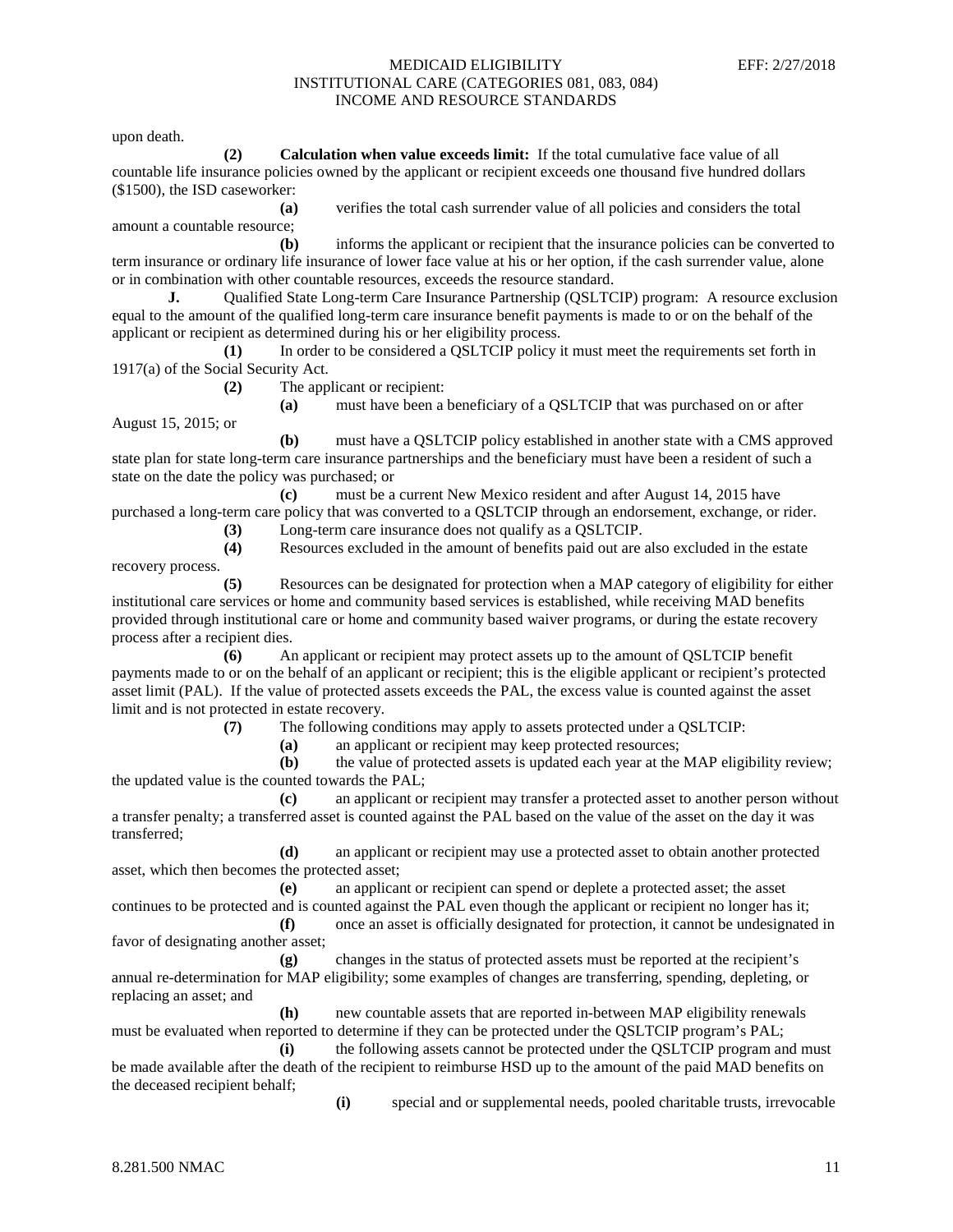trusts with a reversionary state interest, or income diversion trusts; and

**(ii)** annuity interest where HSD has been named a reminder beneficiary. **(8)** Unused asset protection may result because all available asset protection was not used at the time of designation or when an applicant or recipient PAL has increased because the applicant or recipient continues to receive benefits from a QSLTCIP while receiving MAD benefits.

**(9)** Unused asset protection will automatically apply to protect assets already officially indicated for protection when the value of the asset has increased and there is unused asset protection.

**(10)** Unused asset protection may also be used to more fully cover an asset that is only partially protected, protect additional assets that have become available during a recipient's lifetime, or to protect assets in a recipient's estate after he or she dies.

**K. Produce for home consumption exclusion:** The value of produce for home consumption is totally excluded.

**L. Exclusion of settlement payments from the federal department of housing and urban development:** Payments from the department of housing and urban development (HUD) as defined in *Underwood v. Harris* are excluded as income and resources. These one-time payments were made in the spring of 1980 to certain eligible tenants of subsidized housing (Section 236 of the National Housing Act).

**(1) Segregation of payment:** To be excluded as a resource, payments retained by an applicant or recipient must be kept separate; these payments must not be combined with any other countable resources.

**(2) Income from segregated funds:** Interest or dividend income received from segregated payment funds is not excluded from income, or, if retained, is not an excluded resource; this interest or dividend income must be kept separate from excludable payment funds.

**M. Lump sum payments exclusion:** SSI and social security lump sum payments for retroactive periods are excluded as countable resources for nine months after the month in which they are received. See Subsection B of Section 8.281.500.15 NMAC for instructions regarding SSI and social security lump sums which are placed into the ownership of a MAD qualifying trust. Social security lump sum payments are considered infrequent income. See Subsection C of Section 8.281.500.19 NMAC.

**N. Home replacement exclusion:** The proceeds from a reverse mortgage from the sale of an excluded home is excluded. Additionally, the value of a promissory note or similar installment sales contract which constitutes proceeds from the sale of an excluded home is excluded from countable resources if all of the following conditions are met:

**(1)** the note results from the sale of the applicant's or recipient's home as described in Subsection E of Section 8.281.500.13 NMAC;

**(2)** within three months of receipt (execution) of the note, the applicant or recipient purchases a replacement home which meets the definition of a home in Subsection E of Section 8.281.500.13 NMAC;

of receipt;

**(3)** all note-generated proceeds are reinvested in the replacement home within three months

**(4) additional exclusions:** in addition to excluding the value of the note itself, the down payment received from the sale of the former home, as well as that portion of any installment amount constituting payment on the principal are also excluded from countable resources;

**(5) failure to purchase another excluded home timely:** if the applicant or recipient does not purchase another home which can be excluded under the provisions of Subsection E of this section and the following paragraphs within three months, the value of the promissory note or similar sales contract received from the sale of an excluded home becomes a countable resource as of the first moment of the first day of the month following the month the note is executed; if the applicant or recipient purchases a replacement home after the expiration of the three month period, the value of the promissory note or similar installment sales contract becomes an excluded resource effective the month following the month of purchase of the replacement home provided that all other proceeds are fully and timely reinvested;

**(6) failure to reinvest proceeds timely:** if the proceeds from the sale of an excluded home under a promissory note or similar installment sales contract are not reinvested fully within three months of receipt in a replacement home, the following resources become countable as of the first moment of the first day of the month following receipt of the payment:

- **(a)** the fair market value of the note;
- **(b)** the portion of the proceeds, retained by the applicant or recipient which was not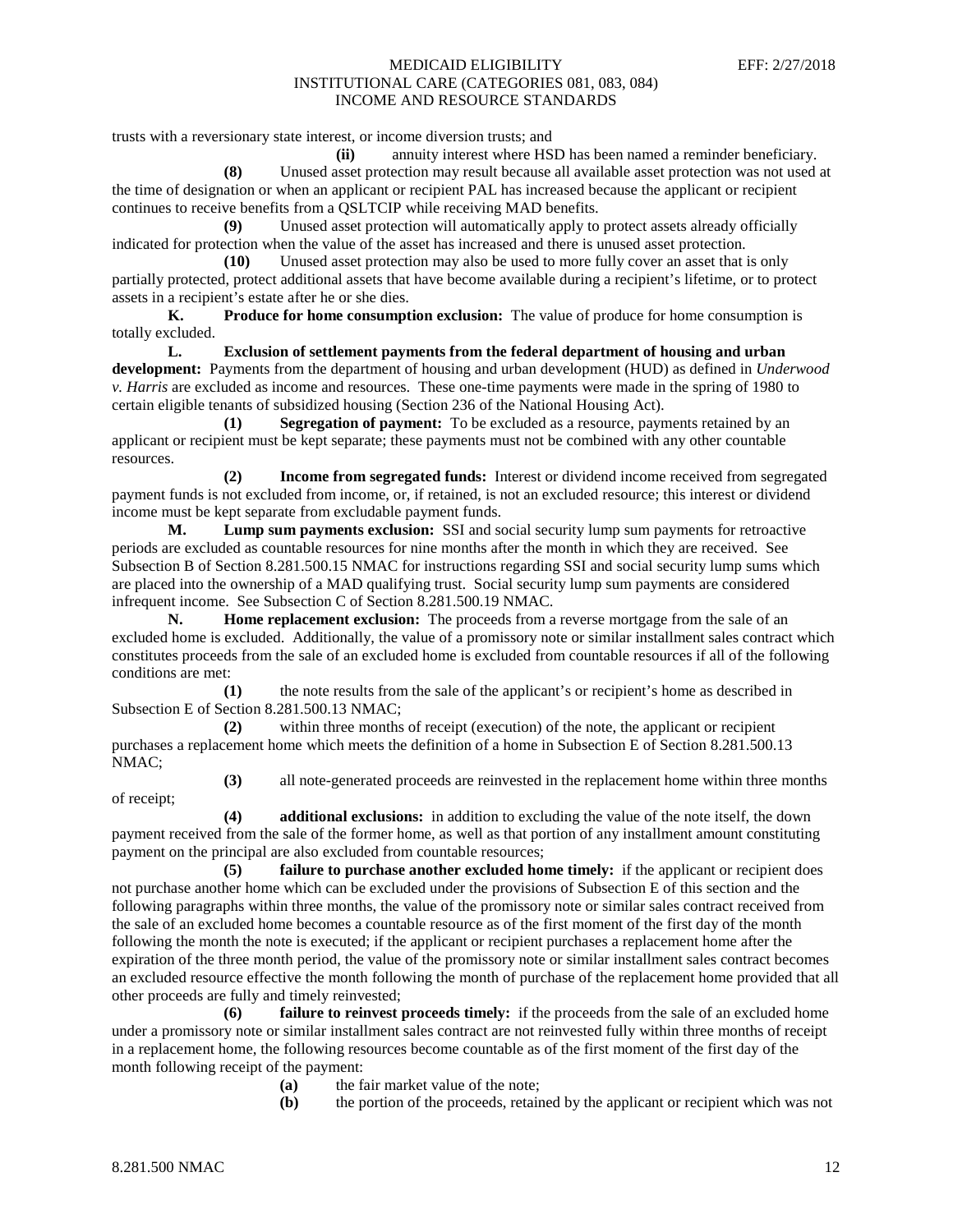timely reinvested;

**(c)** the fair market value of the note remains a countable resource until the first moment of the first day of the month following the receipt of proceeds that are fully and timely reinvested in the replacement home; failure to reinvest proceeds for a period of time does not permanently preclude exclusion of the promissory note or installment sales contract; however, previously received proceeds that were not timely reinvested remain countable resources to the extent they are retained;

**(7)** i**nterest payments:** if interest is received as part of an installment payment resulting from the sale of an excluded home under a promissory note or similar installment sales contract, the interest payments are considered countable unearned income in accordance with Subsection A of Section 8.281.500.19 NMAC;

**(8) when the home replacement exclusion does not apply:** if the home replacement exclusion does not apply, the market value of a promissory note or sales contract as well as the portion of the payment received on the principal are considered countable resources.

**O. Household goods and personal effects exclusion:** Household goods and personal effects are excluded if they meet one of the following four criteria:

**(1)** items of personal property, found in or near the home, which are used on a regular basis; items may include but are not limited to furniture, appliances, recreational vehicles (i.e. boats and RVs), electronic equipment (i.e. computers and television sets), and carpeting;

**(2)** items needed by the householder for maintenance, use and occupancy of the premises as a home; items may include but are not limited to cooking and eating utensils, dishes, appliances, tools, and furniture;

**(3)** items of personal property ordinarily worn or carried by the applicant or recipient; items may include but are not limited to clothing, shoes, bags, luggage, personal jewelry including wedding and engagement rings, and personal care items;

**(4)** items otherwise having an intimate relation to the applicant or recipient; items may include but are not limited to prosthetic devices, educational or recreational items such as books or musical instruments, items of cultural or religious significance to an applicant or recipient; or items required because of an applicant or recipient impairment.

[8.281.500.13 NMAC - Rp, 8.281.500.13 NMAC, 8/15/2015]

**8.281.500.14 ASSET TRANSFERS:** The ISD caseworker must determine whether an applicant or recipient or his or her spouse transferred assets within a specified period of time (lookback period) before applying for a MAP category of eligibility for institutional care or at any time after approval of the applicant's or recipient's application. Then the ISD caseworker must determine if the applicant or recipient or his or her spouse received fair market value for the asset. If the applicant or recipient or his or her spouse did not receive fair market value for the asset, then the applicant or recipient may be subject to a penalty. In the case of an asset held by the applicant or recipient in common with another individual or individuals in a joint tenancy, tenancy in common, or similar arrangement including life estate or remainderman relation, the asset (or the affected portion of such asset) is considered to be transferred by the applicant or recipient when any action is taken, either by the applicant or recipient or by any other individual, acting on behalf of the applicant or recipient (including but not limited to a spouse, representative payee, trustee, guardian, conservator, or another authorized representative), that reduces or eliminates the applicant's or recipient's ownership or control of such asset. Any asset transferred to a community spouse in excess of the community spouse resource allowance (CSRA) is considered to be totally available to the institutionalized spouse and must be spent down before eligibility can be established.

**A. Lookback period:** Any transfer of assets made prior to February 8, 2006 is subject to a 36-month lookback period prior to the date of the applicant's or recipient's application or at any time subsequent to the approval of an application for a MAP category of eligible for institutional care. Transfers made on or after February 8, 2006 are subject to a 60-month lookback period.

**(1)** The lookback period is 60 months if the transfer occurred as the result of payments from a trust or portions of a trust that are treated as assets disposed of by the applicant or recipient.

**(2)** The lookback period starts on the date the applicant or recipient applies for a MAP category of institutional care and is in an institution.

**B. Transfer of assets for less than fair market value:** If a transfer of assets occurred within the applicable lookback period, or at any time after approval of the applicant's or recipient's application, the ISD caseworker must determine whether the applicant or recipient or his or her spouse received fair market value for the transferred asset(s).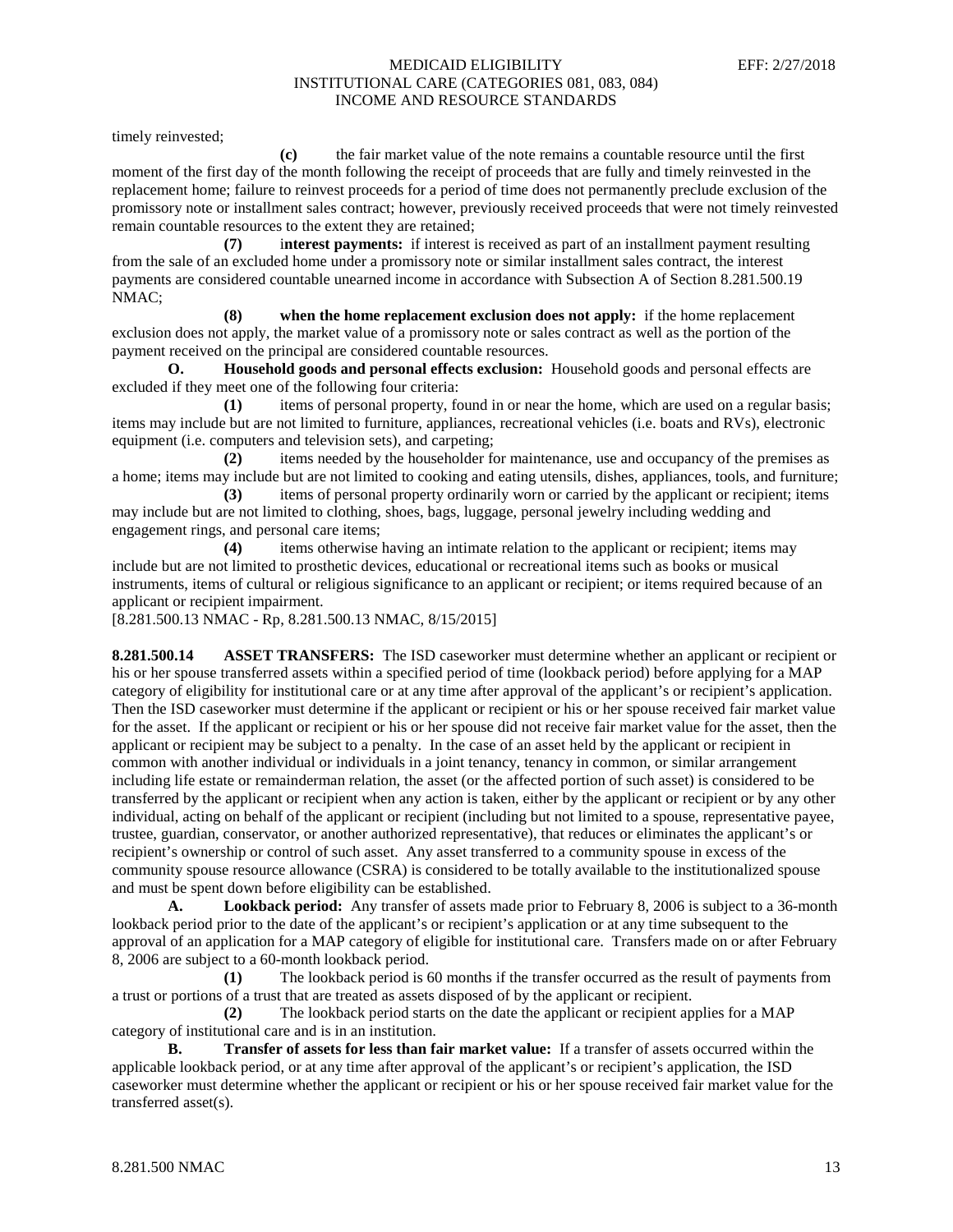**(1) Documentation requirement:** The applicant or recipient or his or her spouse must provide documentation of the transfer, the fair market value of the asset(s) transferred, the circumstances surrounding the transfer and the amount, if any, received as compensation for the transferred asset.

**(2)** If the applicant or recipient fails to provide this information without good cause within 30 calendar days from the date requested by the ISD caseworker, the ISD caseworker denies the application or closes the applicant's or recipient's case, as appropriate.

**(a)** Good cause is considered to exist if the applicant or recipient or his or her authorized representative can show that he or she was effectively precluded from timely reporting because of legal, financial, or other reasons, or because of the existence of a health related problem including death of a family member within the specific degree of relationship during the period of time in which the applicant or recipient, or authorized representative has to report the required information. The health or other problem must have been of such severity and duration as to have effectively precluded the applicant or recipient or his or her authorized representative from reporting in a timely manner. See Section 8.291.410 NMAC for a detailed description of degree of relationships.

**(b)** To document the good cause claim, the applicant or recipient or authorized representative must provide proof of the existence of the health or other problem and must explain the circumstances which precluded provision of the required information.

**(c)** The ISD caseworker makes the determination of good cause subject to review and approval by the county director or designee.

**(3) Restricted coverage:** If a transfer of assets occurred within the applicable lookback period, or at any time subsequent to approval for a MAP category of institutional care eligibility, for which the applicant or recipient or his or her spouse did not receive fair market value, the ISD caseworker determines if a penalty period must be calculated. The penalty for transfers of assets for less than fair market value in a MAP category of eligibility for institutional care is restricted coverage. "Restricted coverage" means that the applicant or recipient is eligible for all MAD services except services furnished in a nursing facility or services considered to be long-term care services.

**(a)** Determine the current average monthly cost of nursing facilities for private patients. See Section 8.281.500.13 NMAC.

**(b)** Divide the total uncompensated value (amount) of the resources transferred for less than fair market value by the current average monthly cost of nursing facilities for private patients.

**(c)** The result is the number of months and partial months for which the applicant or recipient will be on restricted coverage.

**(4) Calculating restricted coverage when the transferred asset is income:** If income has been transferred as a lump sum, the period of restricted coverage is calculated based on the lump sum value. For transfers of the right to an income stream, the period of restricted coverage is calculated using the actuarial value of all payments transferred. See Section 8.200.520 NMAC.

**C. Transfer rules based on date of transfer:** Two sets of rules govern the calculation of penalty periods if a transfer of assets for less than fair market value has occurred. The date of transfer and approval date for the MAP category of institutional care medicaid applicant or recipient institutional care governs which set of rules is used to calculate the penalty period.

**(1) For transfers made on or after August 11, 1993:** Periods of restricted coverage are calculated as follows (Omnibus Budget Reconciliation Act of 1993):

**(a)** the period of restricted coverage begins the month the resources were transferred; the total uncompensated value of the transferred assets divided by the average cost to a private patient for nursing facility services in the state at the time of the applicant's or recipient's application is the methodology used to calculate a period of restricted coverage;

**(b)** transfers for less than fair market value made by an institutionalized SSI applicant or recipient or a community spouse of institutionalized applicant or recipient may subject the institutionalized applicant or recipient to a period of restricted coverage;

**(c)** penalty periods are now consecutive rather than concurrent; if multiple transfers occur in different months, the periods of restricted coverage begin with the month of the initial transfer and run consecutively; for example, if an applicant or recipient transfers an asset for less than fair market value in February causing four months of restricted coverage (i.e., February through May) and transfers another asset in April causing three months of restricted coverage, the second period of restricted coverage begins in June and lasts through August; and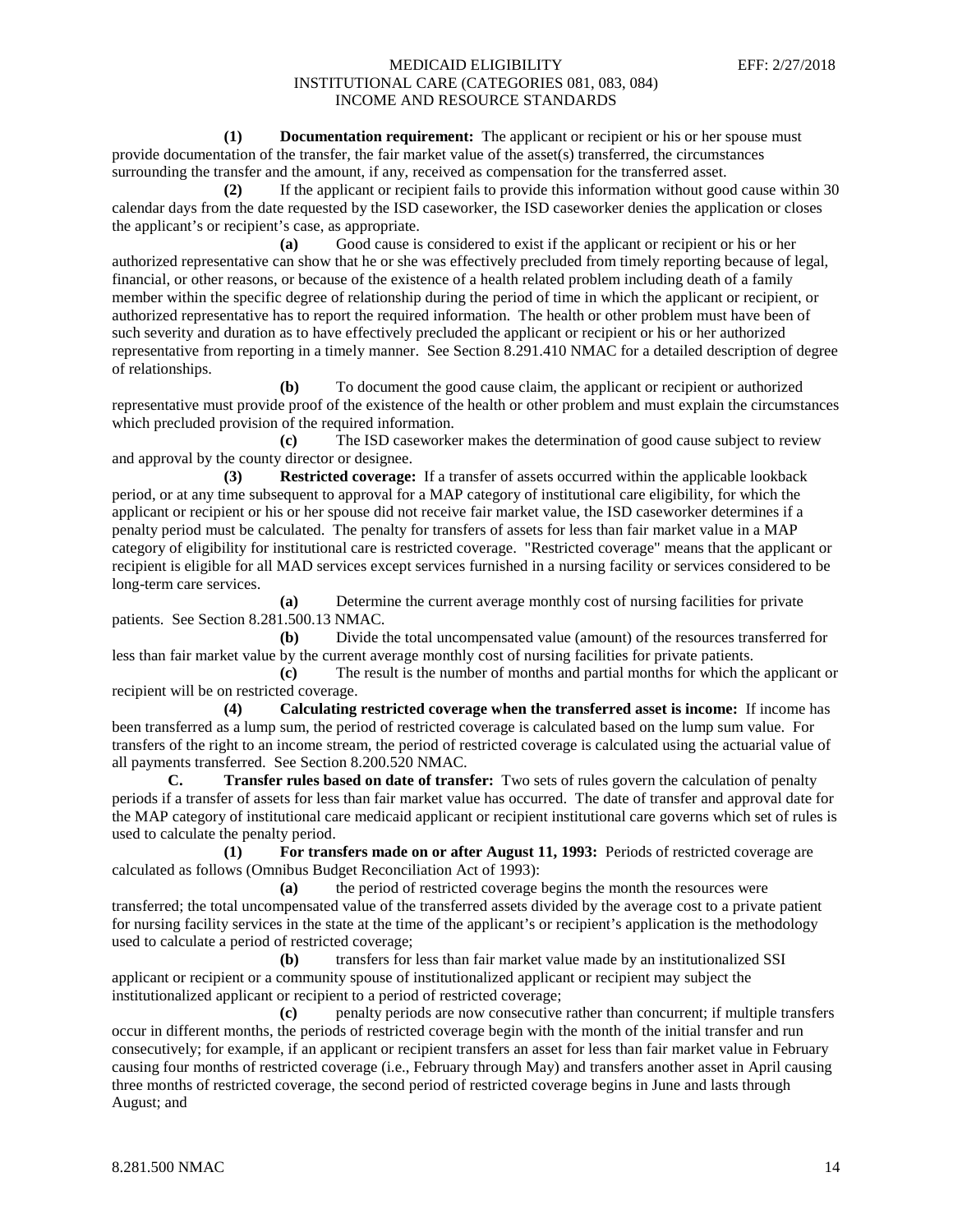**(d)** if an institutionalized applicant or recipient with a community spouse is placed on restricted coverage as the result of a transfer of assets for less than fair market value and the community spouse subsequently becomes eligible for a MAP category of eligibility for institutional care, any remaining months in the restricted coverage period must be divided equally between the spouses.

**(2) For transfers made on or after February 8, 2006:** Pursuant to the Deficit Reduction Act of 2005, otherwise eligible institutionalized recipients who transfer assets for less than fair market value after this date are penalized as follows:

**(a)** the period of restricted coverage begins the first day of the month in which the resources were transferred, or the date on which the individual applicant or recipient meets a MAP category of eligibility, and would otherwise be receiving institutional level of care but for the application of the penalty period, whichever is later, and does not occur during any other period of ineligibility as a result of an asset transfer; see Subsection B of Section 8.281.500.14 NMAC for the methodology used to calculate a period of restricted coverage;

**(b)** once eligibility has been determined and a penalty period has begun to run, it continues until expiration, whether or not there is a break in the institutionalized recipient's eligibility;

**(c)** the beginning date of restricted coverage is the first day of the month in which the resources were transferred provided the applicant or recipient is institutionalized and retains his or her MAP category of eligibility for institutional care; for current recipients who fail to report a transfer, the recipients will continue to receive benefits until the adverse action notice date, but HSD may seek to recover any MAD benefits paid for long-term care services during what should have been a period of restricted coverage; federal law does not provide a basis to impose a transfer penalty based on date of discovery;

**(d)** for a non-institutionalized applicant or recipient, the date restricted coverage begins is the month in which the applicant or recipient becomes institutionalized;

**(e)** transfers for less than fair market value made by an institutionalized SSI applicant or recipient or a community spouse of the institutionalized applicant or recipient may subject the institutionalized applicant or recipient to a period of restricted coverage; and

**(f)** multiple transfers occurring in different months are added together and calculated as a single period of ineligibility, that begins on the earliest date that would otherwise apply if the transfer had been made in a single lump sum.

**D. Non-excludable transfers:** Certain financial instruments must be evaluated before they can be considered a transfer of assets.

**(1) Annuities**: Annuities belonging to the applicant or recipient or to the spouse of the applicant or recipient must be declared. Annuities must be actuarially sound with no deferral and no balloon payments. Annuities purchased or issued after February 8, 2006 must meet the following additional requirements for exclusion as a transfer of assets:

**(a)** HSD is named as the remainder beneficiary in the first position for at least the total amount of MAD benefits paid on behalf of the institutionalized applicant or recipient; HSD may be named the remainder beneficiary in the second position if there is a community spouse, or a minor, or a disabled child and is named in the first position if the community spouse or an authorized representative of the child disposes of any such remainder for less than fair market value;

**(b)** when HSD is a beneficiary of an annuity, issuers of annuities are required to notify MAD of any changes in the disbursement of income or principal from the annuity as well as any changes to HSD's position as remainder beneficiary; and

**(c)** it is non-assignable and irrevocable.

**(2) Life estates:** If an applicant or recipient purchases a life estate in another individual's home, the applicant or recipient must live in that home for a period of at least 12 months after the date of purchase or the transaction will be treated as a transfer of assets for less than fair market value.

**(3) Promissory notes:** If an applicant or recipient uses funds to purchase a promissory note, the repayment terms must be actuarially sound, provide for equal payment amounts with no deferral or balloon payments, and it must contain a provision that prohibits cancellation of the balance upon the death of the applicant or recipient lender. A promissory note not meeting these requirements shall be treated as a transfer of assets for less than fair market value.

**E. Excludable transfers:** If certain conditions are met, an applicant or recipient is not placed on restricted coverage for transferring assets for less than fair market value.

**(1) Transferred asset was home:** The asset transferred was a home and title to the home was transferred to: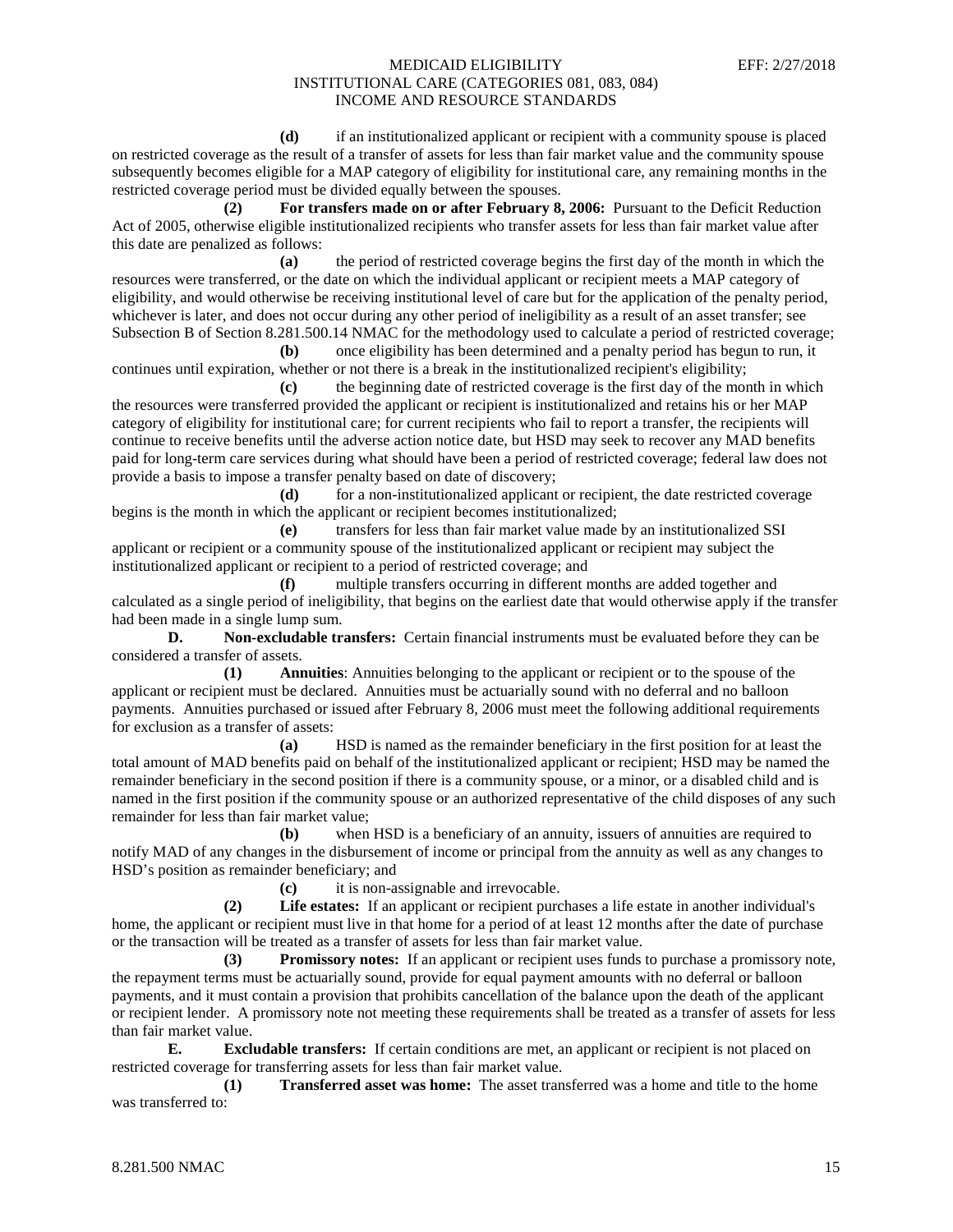**(a)** the spouse of the applicant or recipient;

**(b)** the son or daughter of the applicant or recipient who is under 21 years of age or who meets the social security administration's definition of disability or blindness; if the child is receiving benefits based on disability or blindness from a program other than social security or SSI, or is not receiving benefits based on disability or blindness from any program, the ISD caseworker must request a determination of disability or blindness from disability determination services;

**(c)** sibling of the applicant or recipient who has an equity interest in the home and who was residing in the home for a period of at least one year immediately before the applicant or recipient was institutionalized; or

**(d)** son or daughter of the applicant or recipient who was residing in the home for a period of at least two years immediately before the applicant or recipient was institutionalized; for this exclusion to apply, the ISD caseworker must determine that the son or daughter provided care to the applicant or recipient which permitted the applicant or recipient to reside at home rather than in a medical facility or nursing home.

**(2) Other asset transfers:** Sufficient information must be given to the ISD caseworker to establish that either:

**(a)** the applicant or recipient intended to dispose of the asset at fair market value; or **(b)** at the time of the transfer the applicant or recipient had no expectation of

applying for a MAP category of eligibility and the resources were transferred exclusively for a purpose other than to qualify for a MAP category of eligibility as demonstrated by a preponderance of evidence; unless these conditions are met, the transfer is presumed to have been for the purpose of qualifying for a MAP category of eligibility; or **(c)** HSD determines that the denial of eligibility would work an undue hardship.

**(3) Asset transferred to or for the sole benefit of the community spouse:** No transfer penalty is assessed when assets are transferred from one spouse to another (e.g., assets are transferred from an institutionalized spouse to a community spouse). Any asset transferred to a community spouse or to another individual for the sole benefit of the community spouse in excess of the CSRA is considered to be totally available to the institutionalized spouse and must be spent down before eligibility can be established. No transfer penalty is assessed when assets are transferred to another for the sole benefit of the community spouse if all of the conditions listed in Subparagraphs (a) through (c) below are met.

**(a)** a transfer is considered to be for the sole benefit of the community spouse if it is arranged in such a way that no individual or entity except the community spouse can benefit from the assets transferred in any way, whether at the time of the transfer or at any time in the future;

**(b)** a transfer, or transfer instrument, that provides for funds or property to pass to a beneficiary who is not the community spouse is not considered to be established for the sole benefit of the community spouse; for a transfer to be considered to be for the sole benefit of the community spouse, the instrument or document must provide for the spending of the funds involved for the benefit of the community spouse on a basis that is actuarially sound based on the life expectancy of the community spouse or when the instrument or document does not so provide, any potential exemption from penalty or consideration for eligibility purposes is void;

**(c)** to determine whether an asset was transferred for the sole benefit of the community spouse, ensure that the transfer was accomplished via a written instrument of transfer (e.g., a trust document) which legally binds the parties to a specified course of action and which clearly sets out the conditions under which the transfer was made, as well as who can benefit from the transfer; a transfer without such a document cannot be said to have been made for the sole benefit of the community spouse since there is no way to establish, without a document, that only the community spouse will benefit from the transfer.

**(4) Asset transfers to or for the sole benefit of a blind or disabled child of the institutionalized individual:** No transfer penalty is assessed when assets are transferred to a blind or disabled child of the institutionalized applicant or recipient, or to a trust established solely for the benefit of a blind or disabled child of the institutionalized applicant or recipient. For this exemption to apply, the child must meet the social security administration's definition of blindness or disability. The transfer must either meet the criteria set forth in Section 8.281.500.11 NMAC, or meets all of the conditions listed in this section, Subparagraphs (a) through (c) below to be excluded in the eligibility determination process.

**(a)** A transfer to such a blind or disabled child is considered to be for the sole benefit of that child if the transfer is arranged in such a way that no individual or entity, except the blind or disabled child, can benefit from the assets transferred in any way, whether at the time of the transfer or at any time in the future.

**(b)** A transfer, or transfer instrument, that provides for funds or property to pass to a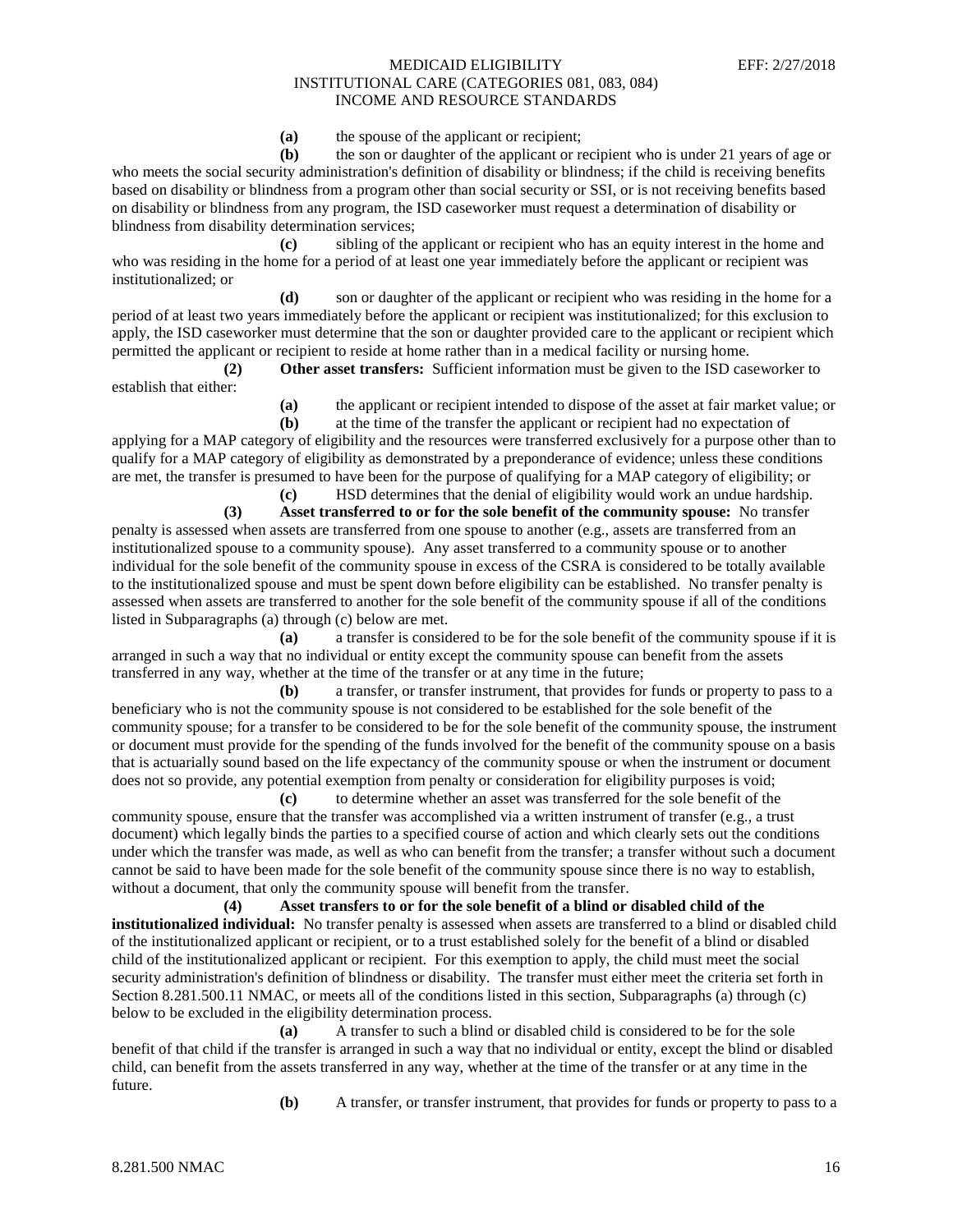beneficiary who is not the blind or disabled child of the institutionalized applicant or recipient is not considered to be established for the sole benefit of the blind or disabled child. For a transfer or trust to be considered to be for the sole benefit of a blind or disabled child, the instrument or document must provide for the spending of the funds involved for the benefit of the blind or disabled child on a basis that is actuarially sound based on the life expectancy of the child. When the instrument or document does not so provide, any potential exemption from penalty or consideration for eligibility purposes is void.

**(c)** To determine whether an asset was transferred for the sole benefit of the blind or disabled child of the institutionalized applicant or recipient, ensure that the transfer was accomplished via a written instrument of transfer (e.g., a trust document) which legally binds the parties to a specified course of action and which clearly sets out the conditions under which the transfer was made, as well as who can benefit from the transfer. A transfer without such a document cannot be said to have been made for the sole benefit of the blind or disabled child since there is no way to establish, without a document, that only the blind or disabled child will benefit from the transfer.

**(5) Asset transfers to a trust for the sole benefit of a disabled individual under age 65:** No transfer penalty is assessed when assets are transferred to a trust established for the sole benefit of an individual under age 65 who meets the social security administration's definition of disability. The transfer must either meet the criteria set forth in Section 8.281.500.11 NMAC or meet all of the conditions listed in Subparagraphs (a) through (c) below to be excluded in the eligibility determination process.

**(a)** A transfer is considered to be for the sole benefit of a disabled individual under age 65 as described above if the transfer is arranged in such a way that no individual or entity except the disabled individual can benefit from the assets transferred in any way, whether at the time of the transfer or at any time in the future.

**(b)** A transfer, transfer instrument, or trust that provides for funds or property to pass to a beneficiary who is not a disabled individual under age 65 as described above, is not considered to be established for the sole benefit of the disabled individual. For a transfer or trust to be considered to be for the sole benefit of the disabled individual, the instrument or document must provide for the spending of the funds involved for the benefit of the disabled individual on a basis that is actuarially sound based on the life expectancy of the disabled individual. When the instrument or document does not so provide, any potential exemption from penalty or consideration for eligibility purposes is void.

**(c)** To determine whether an asset was transferred for the sole benefit of the disabled individual, ensure that the transfer was accomplished via a written instrument of transfer (e.g., a trust document) which legally binds the parties to a specified course of action and which clearly sets out the conditions under which the transfer was made, as well as who can benefit from the transfer. A transfer without such a document cannot be said to have been made for the sole benefit of the disabled individual since there is no way to establish, without a document, that only the disabled individual will benefit from the transfer.

**(6) Assets transfers and qualified state long-term care insurance partnerships (QSLTCIP) protected asset limits (PAL)**:

**(a)** No transfer penalty is assessed if at initial determination the applicant or recipient has indicated protection of the transferred asset and there is enough of the PAL to cover the value of the resource at the time of the transfer.

**(b)** No transfer of assets penalty is assessed if the applicant or recipient has previously indicated an asset for protection and there was enough of the applicant's or recipient's PAL to cover the value of the resource at the time of the transfer.

**(c)** No transfer penalty is assessed for the portion of a resource which has been partially protected. The unprotected portion of the resource is subject to all assets transfer provisions outlined in this section of this rule.

**F. Re-establishing eligibility:** If an asset is transferred for less than fair market value and the applicant or recipient is placed on restricted coverage, he or she has options to re-establish his or her past MAP category of eligibility.

**(1) Reimbursement by transferee:** The individual to whom the asset was transferred can reimburse the applicant or recipient for the asset at fair market value or liquidate or sell the asset and spend an amount equal to the uncompensated fair market value on the applicant's or recipient's care or other exempt assets as listed in Section 8.281.500.13 NMAC.

**(2) Return asset to applicant:** The asset can be transferred back to the applicant or recipient, liquated or sold. The applicant or recipient must determine the use of the asset; such use may include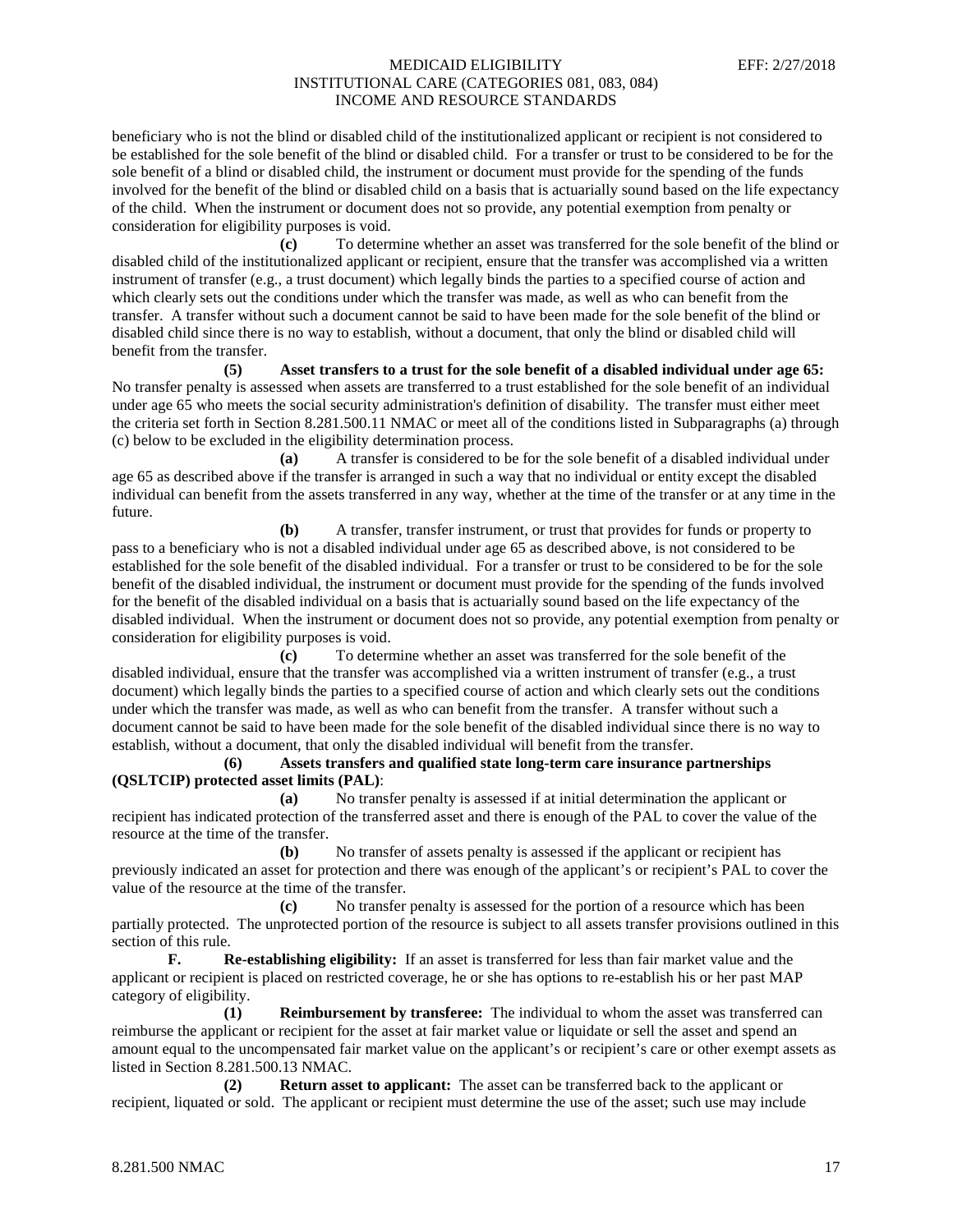spending down the resource limit on the applicant's or recipient's care, classifying the resource as exempt as listed in Section 8.281.500.13 NMAC, or having the asset become a countable resource.

**(3)** If the transferred asset is restored to an applicant or recipient, he or she may become totally ineligible for a MAP category of institutional care eligibility due to excess resources. The ISD caseworker must verify that the applicant's or recipient's countable assets do not exceed the standard for a MAP category of institutional care eligibility. If the transferred asset is restored to an applicant or recipient, he or she may no longer be eligible for a MAP category of institutional care due to the excess resources. The ISD caseworker must verify that the applicant's or recipient's countable assets meet the requirements to have a MAP category of institutional care eligibility.

[8.281.500.14 NMAC - Rp, 8.281.500.14 NMAC, 8/15/2015]

#### **8.281.500.15 RESOURCE STANDARDS FOR MARRIED COUPLES:**

**A. Community property resource determination methodology:** Community property resource determination methodology is used in the eligibility determination for a married applicant or recipient who began institutionalization for a continuous period prior to September 30, 1989.

- **(1)** To determine the countable value of resources, the ISD worker must:
	- **(a)** add the total value of all resources owned by both spouses;
	- **(b)** exclude the separate property of the non- applicant or recipient spouse; and

**(c)** attribute one-half of the total value of the community property to the applicant or recipient spouse plus the value of his or her separate property;

**(d)** the resulting figure must be less than two thousand dollars (\$2,000).

**(2) Application of community property rules:** Under community property rules, all property held by either spouse is presumed to be community property unless successfully rebutted by the applicant or recipient, or representative. To rebut community property status, the applicant or recipient, or representative must document that the property was:

- **(a)** acquired before marriage or after a divorce or legal separation;
- **(b)** designated as separate property by a judgment or decree of any court;
- **(c)** acquired by either spouse as a gift or inheritance; or

**(d)** designated as separate property by a written agreement between the spouses, including a deed or other written agreement concerning property held by either or both spouses in which the property is designated as separate property.

**(i)** If one of the parties to this written agreement is incompetent, legal counsel must execute the agreement on behalf of the incompetent spouse.

**(ii)** Property designated as separate by written agreement is evaluated according to current rules regarding transfer of resources.

(iii) Income cannot be designated as separate by an agreement between spouses; income is considered separate only if it is derived from a resource that has been determined separate.

**B. Spousal impoverishment:** Spousal impoverishment provisions apply if one spouse of a married couple is institutionalized for a continuous period of at least 30 consecutive days beginning on or after September 30, 1989. See spousal impoverishment provisions of the Medicare Catastrophic Coverage Act of 1988 (MCCA). No comparable treatment of resources and income is required for non-institutionalized applicants or recipients who do not have a spouse remaining in the community. These provisions cease to apply as of the month following the month an applicant or recipient is no longer institutionalized or no longer has a community spouse. If a community spouse or other dependents apply for a MAP category of eligibility they are subject to the rules governing treatment of income and resources for the individual applicant or recipient.

**(1) Resource assessment:** A resource assessment must be completed to evaluate a couple's resources as of the first moment of the first day of the month one member of the married couple is institutionalized for a continuous period of at least 30 consecutive days beginning on or after September 30, 1989. This process is used to determine the amount of resources which may be protected for the community spouse. See Subparagraph (f) below for resources which must be included in the resource assessment. The resource assessment and computation of spousal shares occurs only once, at the beginning of the first continuous period of institutionalization beginning on or after September 30, 1989. A new resource assessment may be completed if it is later determined that the original resource assessment was inaccurate. Upon the death of the community spouse, the ISD worker may review the applicant's or recipient's resources.

**(a)** A MAP application does not need to be submitted at the time the assessment is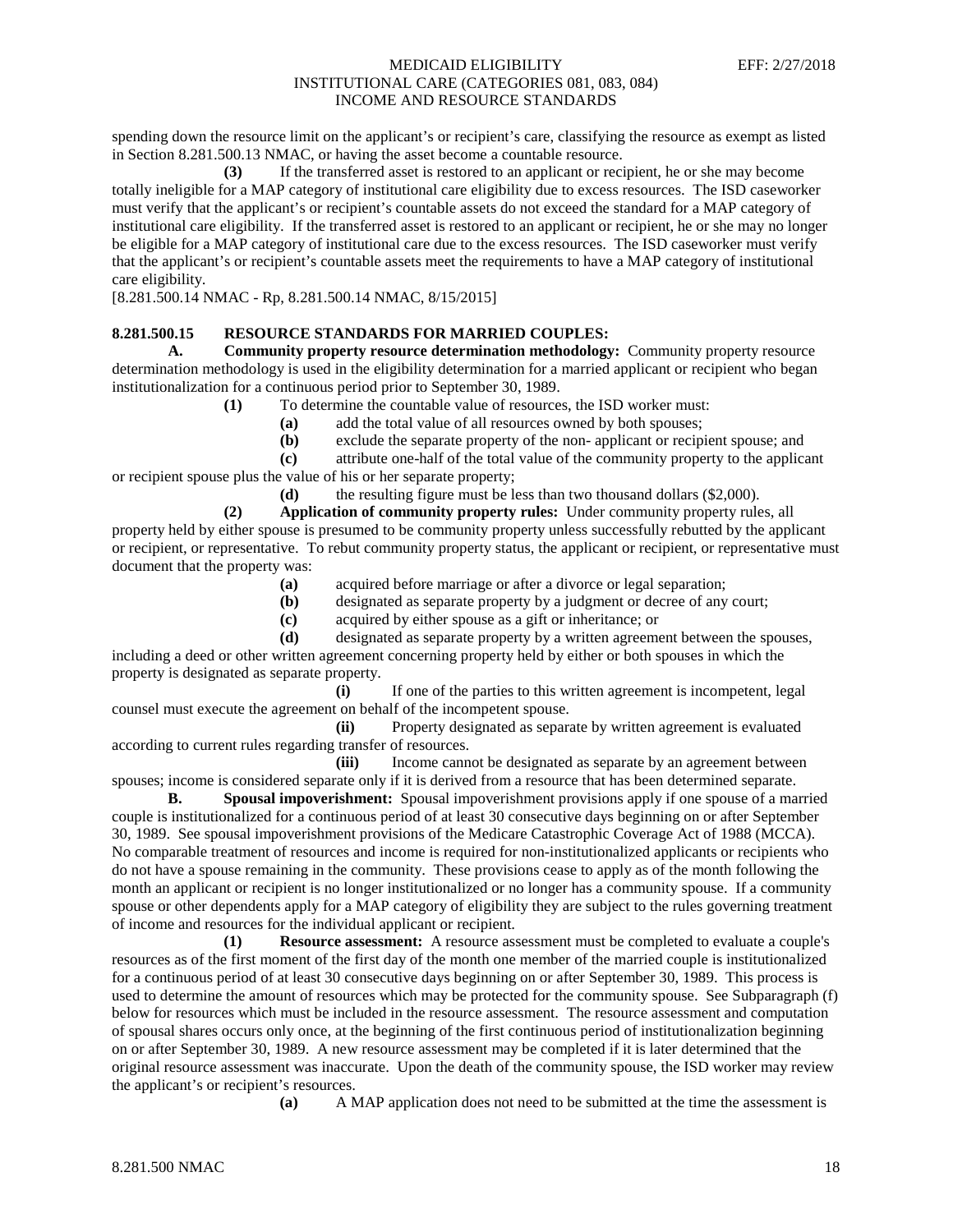requested. A reasonable fee may be charged for completing assessments which are not made in conjunction with the applications. Applications for assessments are available at the ISD offices which determine eligibility for a MAP category of institutional care. Either member of the couple or their authorized representative may request an assessment application.

**(b)** The ISD worker must complete a resource assessment using the following criteria:

**(i)** one member of a married couple became institutionalized on or after September 30, 1989 in an acute care hospital or nursing facility for a continuous period of at least 30 consecutive days;

**(ii)** the institutionalized applicant or recipient has a spouse who remains in the community in a non-institutionalized setting; and

**(iii)** the institutionalized spouse remains, or is likely to remain, institutionalized for a period of at least 30 consecutive days based on a written statement from his or her physician and supporting medical documentation; the institutionalized applicant or recipient is considered "likely to remain" even if he or she does not actually remain in an institution for 30 consecutive days if he or she met this condition at the beginning of the period of institutionalization.

**(c)** The ISD worker explains exactly what verification is required to complete the assessment. If the ISD worker requires further information, the individual requesting the assessment is notified in writing and given a reasonable time period of at least 10 working days to provide the additional information.

**(d)** The institutionalized individual or his or her spouse or an authorized representative is responsible for providing all verification necessary to complete the assessment.

**(e)** The ISD worker completes the resource assessment within 45 calendar days of the date of receipt of the completed and signed assessment application unless verification is still pending by the 45th day. In that case, the assessment is not completed until all necessary information is provided by the institutionalized individual or his or her spouse or authorized representative.

**(f)** Assessments include the total value of the couple's countable resources held jointly or separately as of the first moment of the first day of the month one spouse became institutionalized for a continuous period of at least 30 consecutive days beginning on or after September 30, 1989. The assessment form identifies the spousal shares and the CSRA. The couple is entitled to all resource exclusions allowed in Section 8.281.500.13 NMAC except that value limits for the exempt vehicle and household goods of the community spouse do not apply. Assets excluded under the QSLTCIP program are counted in the spousal resource assessment. The disregarded assets are included in determining the amount of the CSRA. The disregarded asset is not counted in determining the applicant's or recipient's eligibility.

**(g)** When the assessment is complete, the ISD worker copies all documentation used to make the determination of countable resources and retains the documents in the case record. The ISD worker also provides complete copies of the assessment forms to the following parties:

- **(i)** institutionalized applicant or recipient;
- **(ii)** community spouse; and
- **(iii)** authorized representative(s) if any.

**(h)** When the amount of the couple's total countable resources has been determined, the resulting amount is divided by two to determine the spousal shares. The community spouse is entitled to his or her spousal share or the MAD minimum resource allowance, whichever is greater, up to the applicable federal maximum standard or an amount determined at a HSD administrative hearing or an amount transferred pursuant to a district court order. The CSRA is the amount by which the greatest of the spousal shares or state minimum resource allowance exceeds the amount of resources otherwise available to the community spouse without regard to such an allowance. The CSRA remains in effect until one of the spouses dies. The remainder of the couple's total countable resources in excess of the CSRA is considered available to the institutionalized spouse. If either the institutionalized spouse or the community spouse is dissatisfied with the computation of the spousal share of the resources, the attribution of resources or the determination of the community spouse resource allowance, he or she can request a HSD administrative hearing pursuant to Section 8.352.2 NMAC. Refer to Section 8.352.2 NMAC for a detailed description of the HSD administrative hearing process.

**(2) CSRA standards:** The state minimum resource allowance and the federal maximum standards vary based on when the applicant or recipient became institutionalized for a continuous period of at least 30 consecutive days. See Section 8.281.500.10 NMAC for the applicable standards.

**(3) CSRA revision:** The CSRA can be revised if either of the following occurs: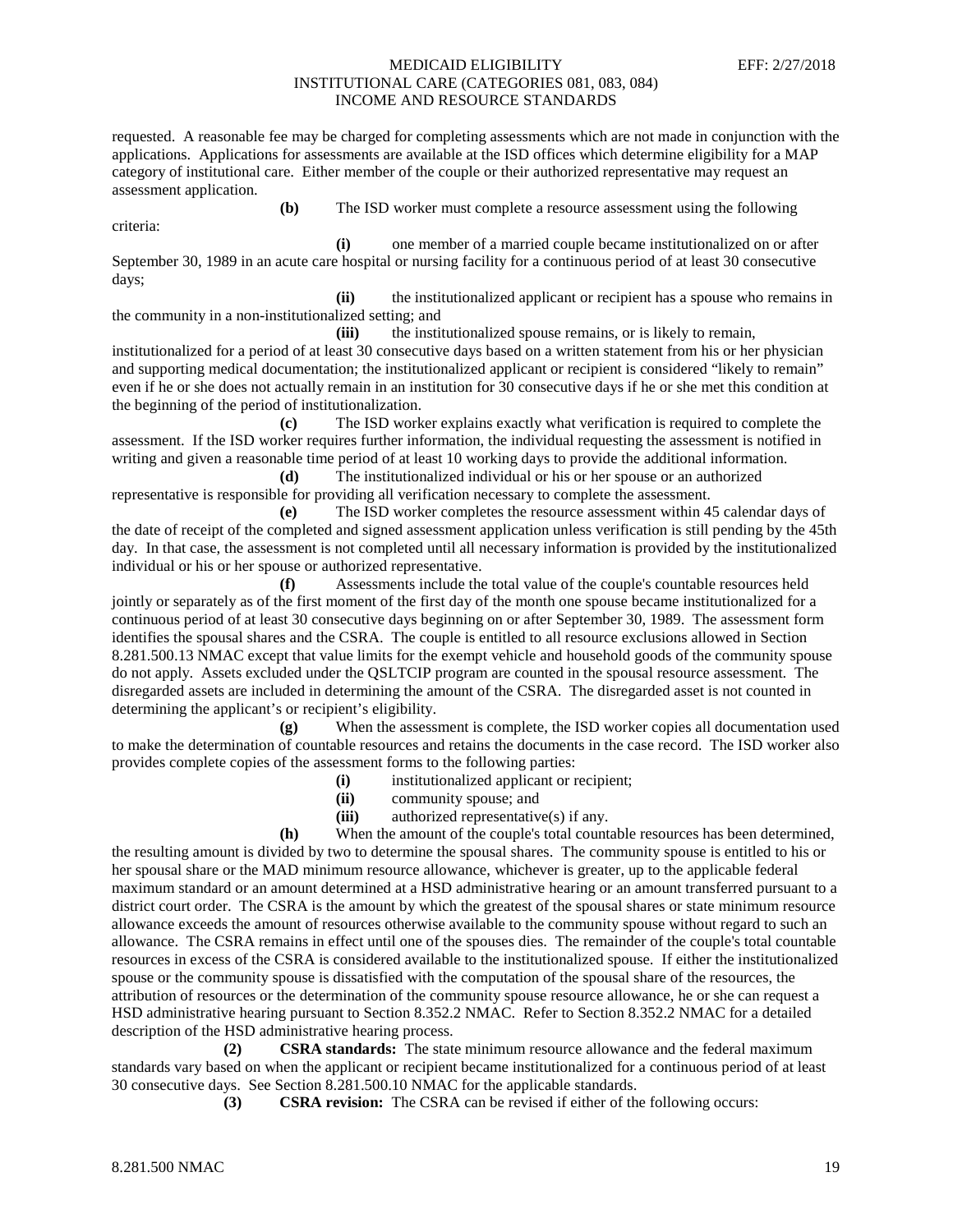**(a)** a different amount is determined by a HSD administrative hearing final decision

or district court decision; or

share was calculated.

**(b)** inaccurate information was provided to the ISD worker at the time the spousal

**(4) Resource availability after computation of CSRA:** Resources of a couple remaining after the computation of the CSRA are considered available to the institutionalized spouse. These remaining resources are compared to the resource limit.

**(a)** From the time of the initial determination of eligibility until the first regularly scheduled redetermination, the CSRA is not considered available to the institutionalized spouse.

**(b)** The CSRA may be applied retroactively for the three months prior to the month of application and is not considered available to the institutionalized spouse until the first periodic review following initial approval.

**(5) Resource transfer after computation of the CSRA:** When eligibility has been approved for an institutionalized spouse, resources equal to the amount of the CSRA may be transferred to the community spouse. This transfer is intended to assist the community spouse in meeting his or her needs in the community. Couples should transfer resources in the amount of the CSRA to the community spouse as soon as possible after approval for a MAP category of institutional care eligibility. The institutionalized spouse or authorized representative can complete this transfer at any time between the date of the assessment and the first periodic review 12 months after approval.

**(6) Resource transfers which exceed the CSRA:** Resources transferred to a community spouse at less than fair market value are not subject to transfer penalties. Resources transferred to the community spouse in excess of the computed CSRA are considered available to the institutionalized spouse and must be spent down to below the resource standard before eligibility can be established. Resources transferred to the community spouse may exceed the CSRA if an increased amount is ordered by any court having jurisdiction or by the MAD director as part of a HSD administrative hearing final decision.

**(7) Transfer deadlines:** If the resource transfer is not completed by the institutionalized spouse by the end of the initial period of eligibility, the resources are considered completely available to the institutionalized spouse beginning with the first periodic review after the initial determination of eligibility.

**(8) Newly acquired assets:** After a continuous period of institutionalization begins, newly acquired resources or increases in the value of resources owned by the institutionalized spouse are countable. Recalculations of eligibility for the institutionalized spouse based on countable resources are effective at the beginning of the month following the month in which new resources were received or an increase occurred in the value of resources already owned.

**(a)** The institutionalized spouse may transfer newly acquired resources to the community spouse without a penalty up to the difference between the CSRA and the state minimum resource standard in effect as of the date of institutionalization.

**(b)** After a continuous period begins, new resources acquired by the community spouse or increases in the value of resources which are part of the CSRA are not considered available to the institutionalized spouse.

[8.281.500.15 NMAC - Rp, 8.281.500.16 NMAC, 8/15/2015; A, 3/1/2018]

**8.281.500.16 DEEMING RESOURCES:** Deeming of resources applies only during periods when an eligible applicant/recipient under 18 years of age lives at home and during the month the eligible applicant or recipient enters an institution. After the initial month of entry into the institution, only those resources directly attributable to or available to the applicant or recipient are counted and compared to the two thousand dollars (\$2,000) resource limit.

**A. Deeming of resources for children who are blind or have a disability:** If an applicant or recipient under 18 years of age who is blind or disabled enters an institution, the resources of the parent(s) are deemed to the applicant or recipient if the parent(s) live in the same household. If an ineligible parent receives temporary assistance to needy families (TANF), resources are not deemed to the applicant or recipient.

**B.** To determine the amount of resources deemed to the applicant or recipient, the following computation is made:

**(1)** determine parent(s) resources;

**(2)** allow parent(s) all the resource exclusions that an eligible applicant or recipient would

receive;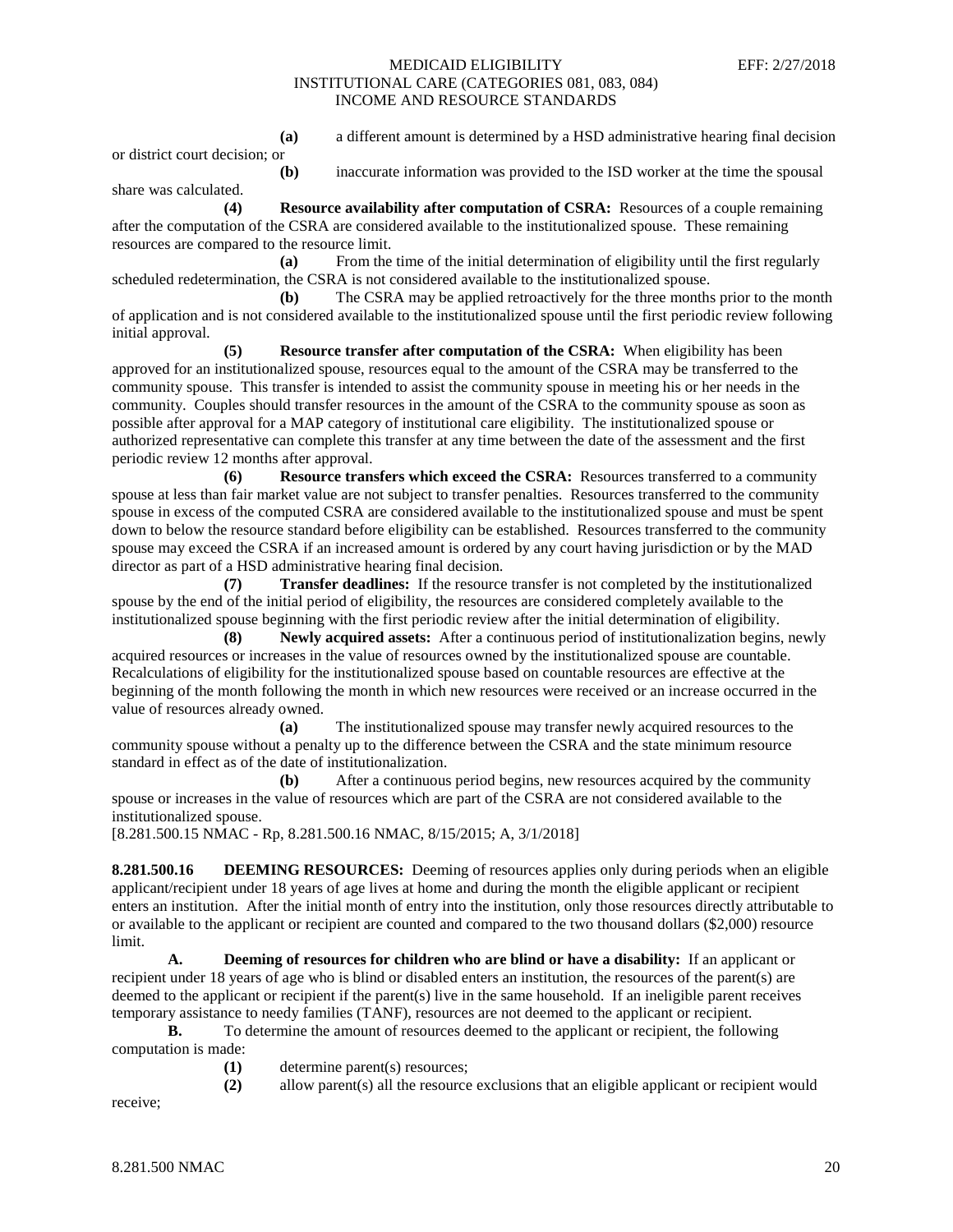**(3)** the remaining resources in excess of two thousand dollars (\$2,000) for one parent or three thousand dollars (\$3,000) for two parents are deemed to the applicant or recipient child; if there is more than one applicant or recipient child, the deemed resources are divided equally; and

**(4)** the deemed resources are added to whatever countable resources the applicant or recipient child has in his or her own right; the applicant or recipient child is eligible for a MAP category of institutional care eligibility on the factor of resources if countable resources do not exceed two thousand dollars (\$2,000).

[8.281.500.16 NMAC - Rp, 8.281.500.17 NMAC, 8/15/2015]

**8.281.500.17 INCOME:** An applicant's or recipient's gross countable monthly income must be less than the maximum allowable monthly income standard. If an applicant's or recipient's monthly gross countable income is below fifty dollars (\$50), the application can still be processed; however, the applicant or the recipient must be referred to the social security administration to apply for SSI. Income may be in the form of cash, checks, and money orders, or in-kind, including personal property or food. If income is not received in the form of cash, the cash value of the item is determined and counted as income. The ISD worker verifies all income and obtains appropriate documentation. Income is counted in the month received. Income is considered available throughout the month regardless of the date received.

**A. Types of income:** Countable income is the sum of unearned income or earned income, less disregards or exclusions, plus deemed income.

**B. Earned income:** Earned income consists of the total gross income received by an applicant or recipient for services performed as an employee or as a result of self-employment.

**(1)** Royalties earned in connection with the publication of an applicant's or recipient's work and any honorarium or fee received for services rendered are considered earned income.

**(2)** The self-employed applicant or recipient must provide an estimate of his or her current income based on the tax return filed for the previous year or current records maintained in the regular course of business. The estimate of net earnings for the entire previous taxable year is prorated equally among all months of the current year, even if the business is seasonal.

**(a)** Consideration is given to the applicant's or recipient's explanation as to why his or her believes the estimated net earnings for the current year vary substantially from the information shown on his or her tax return for past years.

**(b)** A satisfactory explanation is that the business suffered heavy loss or damage from fire, flood, burglary, serious illness or disability of the owner, or other such catastrophic events. Documentation must include copies of newspaper accounts or medical reports and must be filed in the case record to substantiate the need for a reduced estimate of current self-employment income.<br> **C.** Unearned income: Unearned income consists of all other income

Unearned income: Unearned income consists of all other income (minus exclusions and disregards) that is not earned in the course of employment or self-employment.

**D. Deemed income:** Deemed income is income considered available to a minor applicant or recipient from his or her parents.

**E**. **Community property income methodology:** If an applicant or recipient is married, community property income methodology shall be used in the eligibility determination, regardless of the living arrangements, if the one spouse has less income than the other spouse or if using the community property methodology would benefit both spouses. Under this methodology, one-half of the community property income is attributed to each spouse. Income is considered separate if it is earned in and is paid from a non-community property state. Proof of separate income is the burden of the applicant or recipient, spouse, or authorized representative. [8.281.500.17 NMAC - Rp, 8.281.500.18 NMAC, 8/15/2015]

**8.281.500.18 INCOME STANDARDS:** The applicable income standard used in the determination of a MAP category of institutional care eligibility for an applicant or recipient who has not been institutionalized for a period of 30 consecutive days is the SSI federal benefit rate (FBR) for a non-institutionalized individual. Participation in the medicaid home and community based waiver program is considered institutionalization and counts toward the calculation of the 30-day period. All income, whether in cash or in-kind, shall be considered in the eligibility determination, unless such income is specifically excluded or disregarded.

**A. Institutionalization period of 30 consecutive days:** After the applicant or recipient has been institutionalized for 30 consecutive days, the application can be approved as of the first day of the 30-day period. Once an applicant or recipient has been institutionalized for 30 consecutive days, the higher income maximum as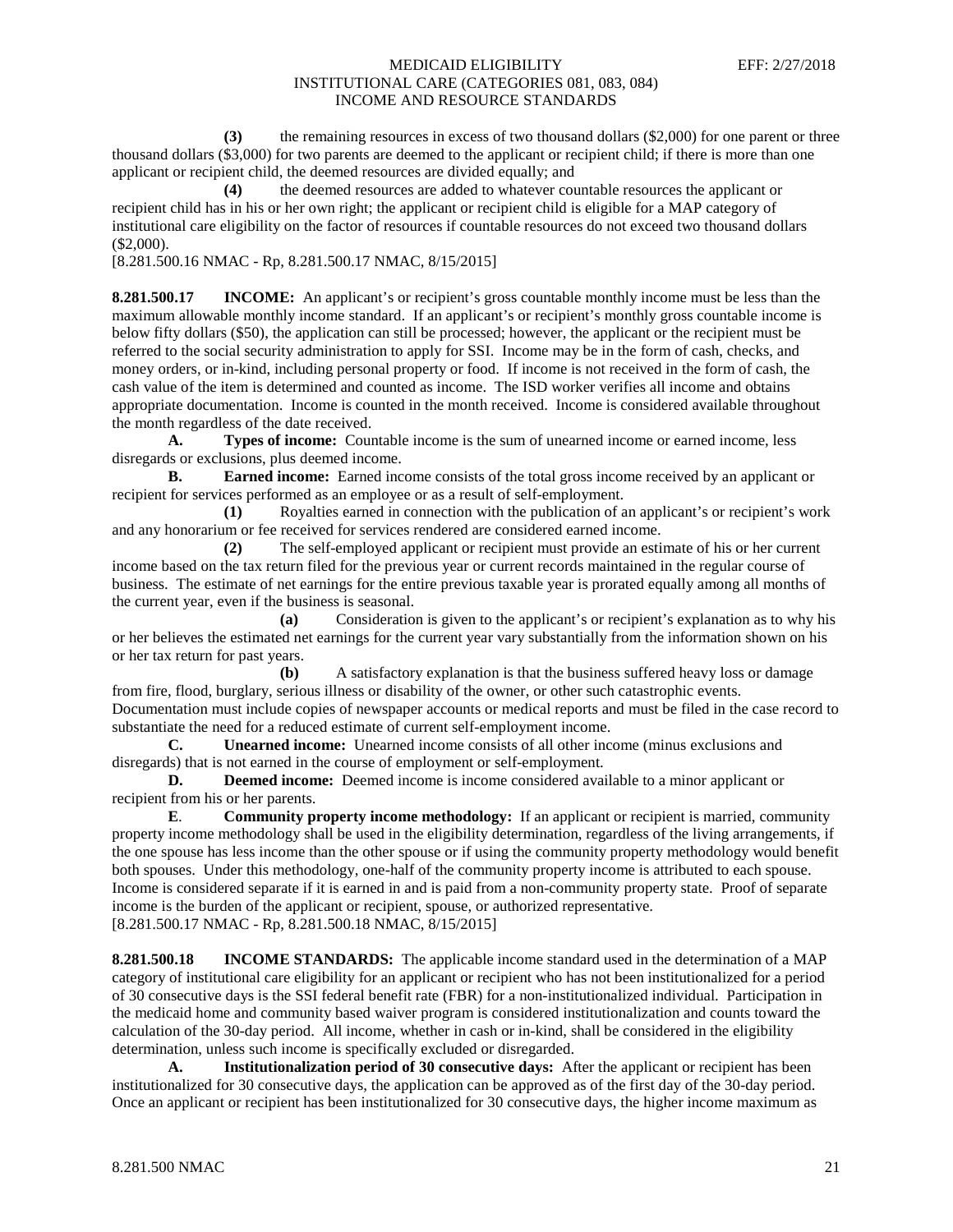specified in Section 8.200.520 NMAC is used.

**B. Institutionalization period less than 30 consecutive days:** If the applicant or recipient leaves the facility before 30 consecutive days, the lower income standard (SSI FBR) is used to establish eligibility.

**C. Transfer or death:** If an applicant or recipient transfers to another institution or dies prior to completing 30 consecutive days of institutionalization, the higher income maximum is used. See Section 8.200.520 NMAC.

**(1) Income exclusions:** Income exclusions are applied before income disregards. Exclusions are applied in determining eligibility whether the income belongs to the applicant or recipient or to an individual from whom income is deemed.

**(2) Infrequent or irregular income:** Exclude the first thirty dollars (\$30) per calendar quarter of earned income; and the first sixty dollars (\$60) per calendar quarter of unearned income. The following definitions apply:

> **(a)** "Irregular income" is income received on an unscheduled or unpredictable basis. **(b)** "Infrequent income" is income received only once during a calendar quarter

from a single source and includes:

- **(i)** proceeds of life insurance policies;
- **(ii)** prizes and awards;
- **(iii)** gifts;
- **(iv)** support and alimony;
- **(v)** inheritances;
- (vi) interest and royalties; and<br>(vii) one-time lump sum payme
- **(vii)** one-time lump sum payments, such as social security.
- **(c)** "Frequency" is evaluated for the calendar quarter (i.e. January March, April -

June, July - September, October - December) but the dollar amount is considered in the month received.

- **(3) Foster care:** Foster care payments are totally excluded if:
	- **(a)** the foster child is not eligible for SSI; and

**(b)** the child was placed in the applicant's or recipient's home by a public or private nonprofit child placement or child care agency.

**(4) Domestic volunteer services exclusions:** Payments to volunteers under domestic volunteer services (ACTION) programs are excluded from consideration as income in the eligibility determination process. These programs include the following:

- **(a)** volunteers in service to America (VISTA);
- **(b)** university year for action (UYA);
- **(c)** special demonstration and volunteer programs;
- **(d)** retired senior volunteer program (RSVP);
- **(e)** foster grandparent program; and
- **(f)** senior companion program.

**(5) Census bureau employment:** Wages paid by the census bureau for temporary employment related to the census bureau are excluded from consideration as income in the eligibility determination process.

[8.281.500.18 NMAC - Rp, 8.281.500.19 NMAC, 8/15/2015]

**8.281.500.19 UNEARNED INCOME:** Unearned income includes all income not earned in the course of employment or self-employment. If payment is made in the name of either or both spouses and another party, only the applicant's or recipient's proportionate share is considered available to him or her. If income is derived from property for which ownership is not established, such as unprobated property, one-half of the income is considered available to each member of a married couple.

**A. Standards for unearned income:** Unearned income is computed on a monthly basis. If there are no expenses incurred with the receipt of unearned income, such as annuities, pensions, retirement payments or disability benefits, the gross amount is considered countable unearned income.

**(1) Social security overpayments:** If the social security administration withholds an amount because of an overpayment, the gross social security payment amount is used to determine eligibility. See Subsection B of Section 8.281.500.22 NMAC for instructions regarding calculation of the medical care credit.

**(2) Rental income:** If an applicant or recipient has rental property, the ISD worker allows the cost of real estate taxes, maintenance and repairs, advertising, mortgage insurance and interest payments on the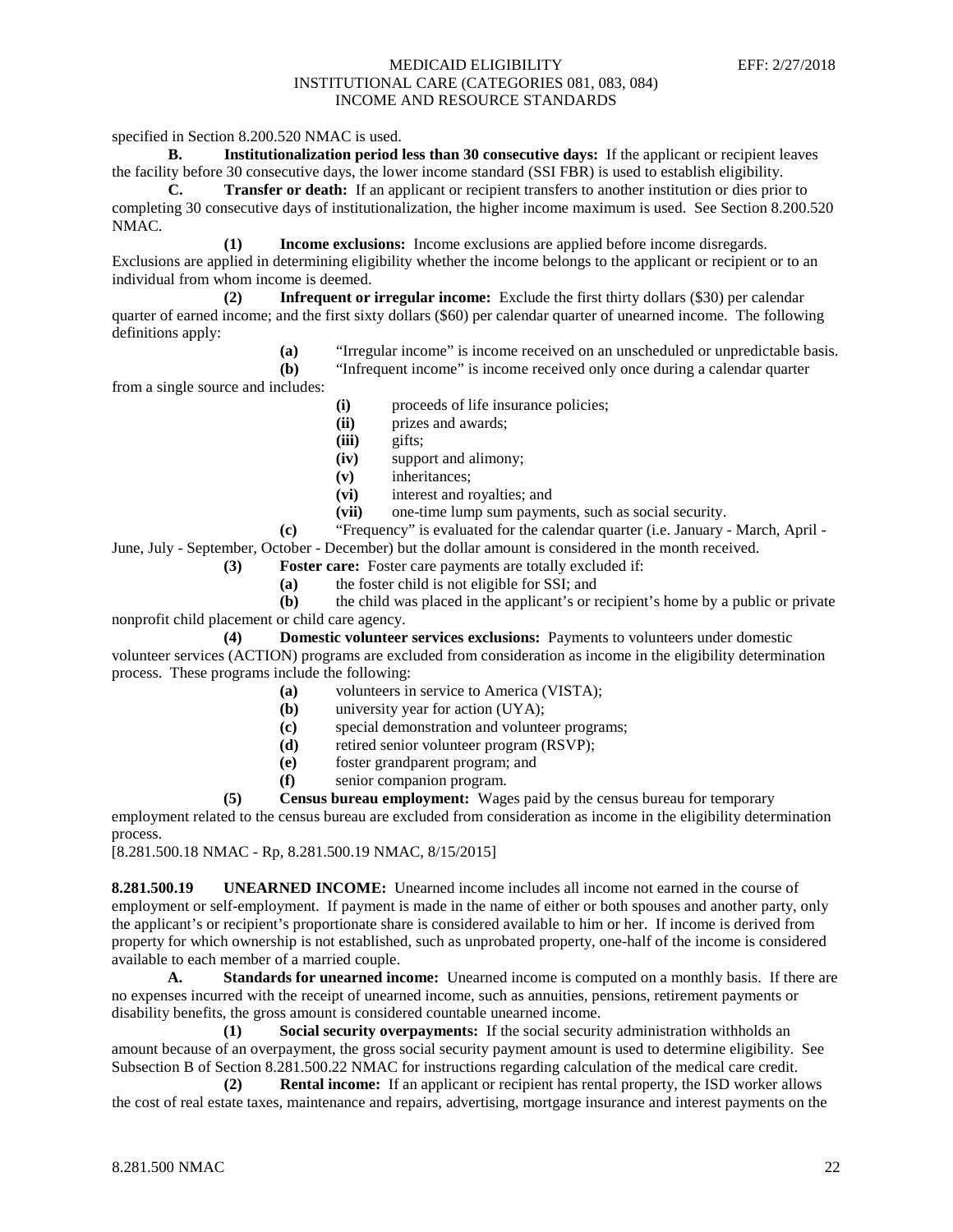mortgage as deductions from the amount received as rent.

**(3) Interest on promissory note or sales contract:** The portion of the payment representing interest received from a promissory note or sales contract is considered unearned income. The market value of promissory notes or sales contracts and the portion of the payment representing payment of the principal are considered resources. See also Subsection L of Section 8.281.500.13 NMAC.

**(4) Income from annuities, pensions and other periodic payments:** Payments from annuities, pensions, social security benefits, disability, veterans benefits, worker compensation, railroad retirement annuities and unemployment insurance benefits and other periodic payments are counted as unearned income. **B. Unearned income exclusions:**

# **(1) Interest from an excluded burial fund:** Interest from an excluded burial fund is not considered unearned income if the interest is applied toward the fund balance. If the interest is paid to the applicant or recipient, it is considered unearned income.

**(2) Tax refunds and earned income tax credit:** Tax refunds from any public agency for property taxes or taxes on food purchases are totally excluded. Any portion of a federal income tax return which constitutes an earned income tax credit is excluded.

**(3) Grants, scholarships and fellowships:** All grants, scholarships and fellowships used to pay tuition and fees at an educational institution, including vocational and technical schools, are totally excluded. Any portion of a grant, scholarship or fellowship used to pay any other expenses, such as food, clothing or shelter, is not excluded.

**(4) Veteran's pensions:** Allowances for aid and attendance (A&A) and unusual medical expenses (UME) are excluded from unearned income for determination of eligibility. If an applicant or recipient receives an augmented VA pension as a veteran or veteran's widow or widower, the pension amount may include an increment for a dependent. If so, the VA must be contacted to provide documentation of the portion of the pension which represents the dependent's increment. When verified, this amount of the VA pension is considered the dependent's income.

**(5) Payments by a third party:** Third party payments are excluded as income if made directly to the applicant's or recipient's creditor.

**(a)** Third party payments may include mortgage payments by credit life or credit disability insurance and installment payments by a family member on a burial plot or prepaid burial contract.

**(b)** Interest from a burial contract that is automatically applied to the outstanding balance is excluded from unearned income. If the payment or interest is sent to the applicant or recipient, it is counted as unearned income regardless of the sender's (third party's) intentions. This applies even if the sender specifies the purpose of the payment on the check. This provision does not apply if the signature of the creditor and the applicant or recipient must both be present in order to negotiate the check (two-party check).

**(6) Indian tribe per capita payments:** Funds held in trust by the secretary of the interior for an Indian tribe and distributed on a per capita basis and any interest and investment income from these funds, are excluded as income and resources in the eligibility determination process and the computation of the medical care credit.

**(7) Plans for achieving self-support:** Income derived from, or necessary to, an approved plan for achieving self-support for a blind or disabled applicant or recipient under 65 years of age is excluded.

**(a)** For an applicant or recipient who is blind or disabled and over 65 years of age, this exclusion applies only if he or she received MAD services for the month preceding his or her 65th birthday.

- **(b)** The self-support plan must be in writing and contain the following:
	- **(i)** designated occupational objective;

**(ii)** specification of any savings (resource) or earnings needed to complete the plan, such as amounts needed for purchase of equipment or for financial independence;

**(iii)** identification and segregation of any income saved to meet the

occupational goal;

**(iv)** designation of a time period for completing the plan and achieving the

occupational goal.

**(c)** Plans for achieving self-support are developed by vocational rehabilitation counselors. If a self-support plan is not in place, the ISD worker makes a referral to the division of vocational rehabilitation (DVR).

**(d)** The ISD worker forwards the written plan and documentation to the MAD eligibility unit. The plan must be approved by that unit.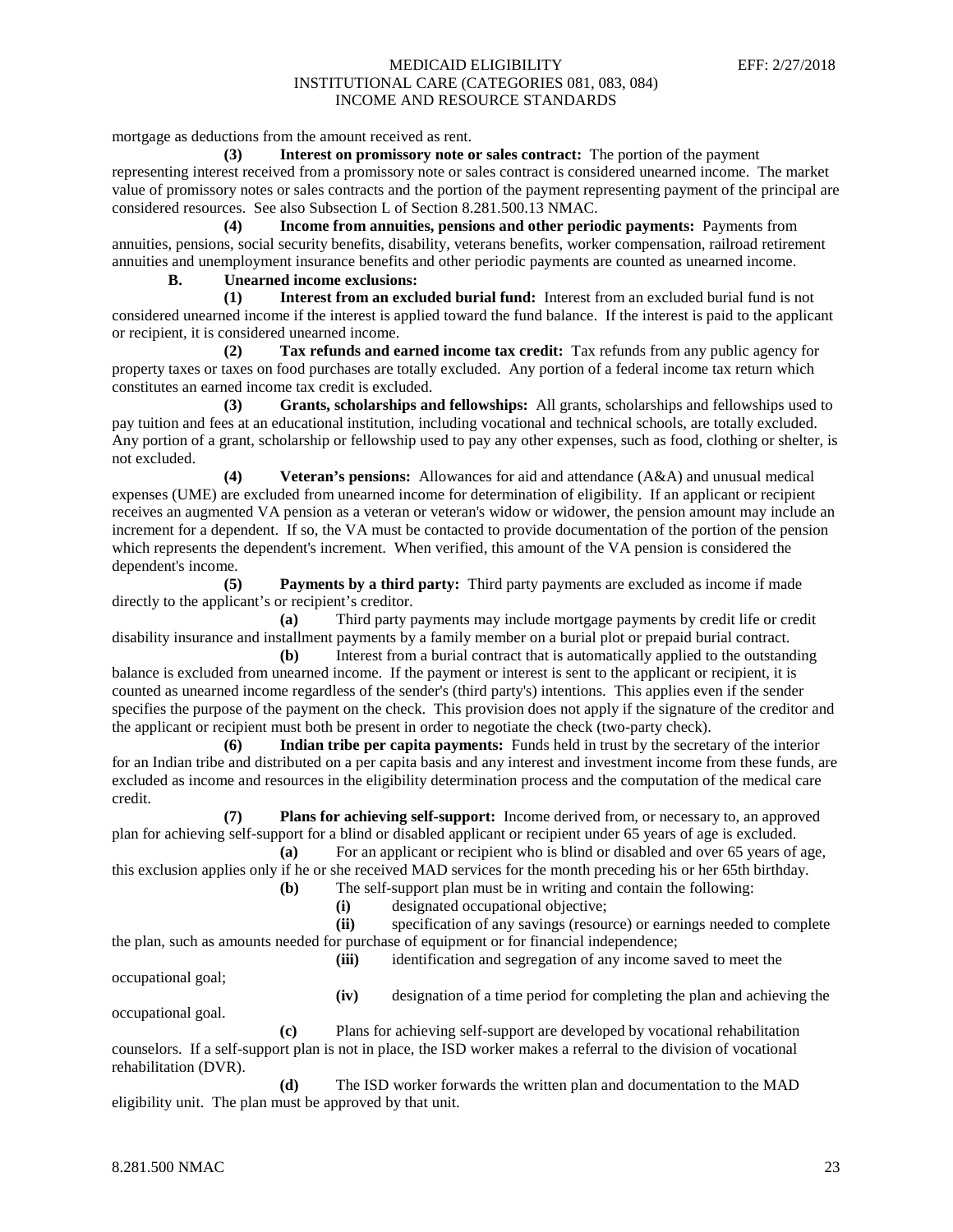- **(e)** An approved plan is valid for the following specified time periods:
	- **(i)** initial period of no more than 18 months;
	- (ii) extension period of no more than 18 months;<br>(iii) final period of no more than 12 months; and
	- final period of no more than 12 months; and
	- **(iv)** total period of no more than 48 months.

**(8) Agent orange settlement payments:** Agent orange settlement payments made to applicant or recipient veterans or their survivors are excluded from consideration as income in determining eligibility.

**(9) Radiation Exposure Compensation Act payments:** Payments made under the Radiation Exposure Compensation Act are excluded from consideration as income in determining eligibility.

**(10) Victims compensation payments:** Payments made by a state-administered fund established to aid victims of crime are excluded from consideration as income in determining eligibility. These payments are included as countable income when calculating the medical care credit.

**(11) Lump sums for retroactive periods:** SSI lump sum payments for retroactive periods are excluded from consideration as countable income in the month received.

**(12) Life insurance and other burial benefits:** Life insurance and other burial benefits are unearned income to the beneficiary (not the owner). The ISD worker must subtract the amount spent on the insured recipient's last illness or burial up to one thousand five hundred dollars (\$1500). Any excess is counted as unearned income.

**(13) One hundred percent state funded assistance payment:** Any one hundred percentstate-funded assistance payment based on need, such as general assistance (GA) is excluded. Any interim payments made by a state or municipality from all state or local funds while an SSI application is pending are excluded.

**(14) National vaccine injury compensation program (NVICP) payment:** The NVICP funds are excluded as income or a resource until they are actually disbursed by the issuing agent. However, they are counted as income in the month in which they are received and counted as a resource in the following months, provided that the funds in question are not specifically earmarked for medical expenses. If the payment is designated for both living expenses and medical care, a determination must be made to identify how much of the payment is for living expenses, and how much is for medical care. The only portion actually counted then is that amount which is for living expenses. Therefore, a determination must be made as to how the payment is apportioned before making an eligibility determination.

**(15) Remembrance, responsibility and the future payments:** Payments by the remembrance, responsibility and the future foundation to individual survivors forced into slave labor by the Nazis are excluded as income in determining eligibility.

[8.281.500.19 NMAC - Rp, 8.281.500.20 NMAC, 8/15/2015]

## **8.281.500.20 DEEMED INCOME:**

**A. Availability:** Deemed income is income considered available to a minor applicant or recipient from his or her parents. Deeming of resources and income applies only during periods when an applicant or recipient under 18 years of age is living with his or her parents and during the month of entry into an institution.

- **B. Situations in which deeming occurs:** Deeming of income occurs:
	- **(1)** from ineligible parent to eligible child; or
	- **(2)** if there is both a MAP eligible parent and a MAP eligible child in the home.

**C. Computing deemed income:** The ISD worker computes the total monthly amount of parental unearned and earned income and then computes the deemed income available to the applicant or recipient child. If the deemed income plus the child's separate income exceeds the applicable maximum, the child will not have a MAP category of institutional care eligibility for that month.

**(1) Parents and children receiving aid:** If one of the applicant or recipient child's parents is receiving any benefit or assistance paid by a governmental agency on the basis of economic need, that benefit plus all the income of that parent is excluded from the deeming process. This exclusion applies only to the income of the parent who receives the benefit. Even if the income of one parent is excluded, that parent is still considered a member of the household for purposes of determining the parental allocation. Provisions for deeming income do not apply to benefits under temporary assistance to needy families (TANF). No income is deemed to a parent or child(ren) if that parent or child(ren) is (are) receiving TANF assistance.

**(2) Applicant or recipient parent and his or her child(ren):** If a household is composed of an applicant or recipient parent and an applicant or recipient child(ren), the parent's income is determined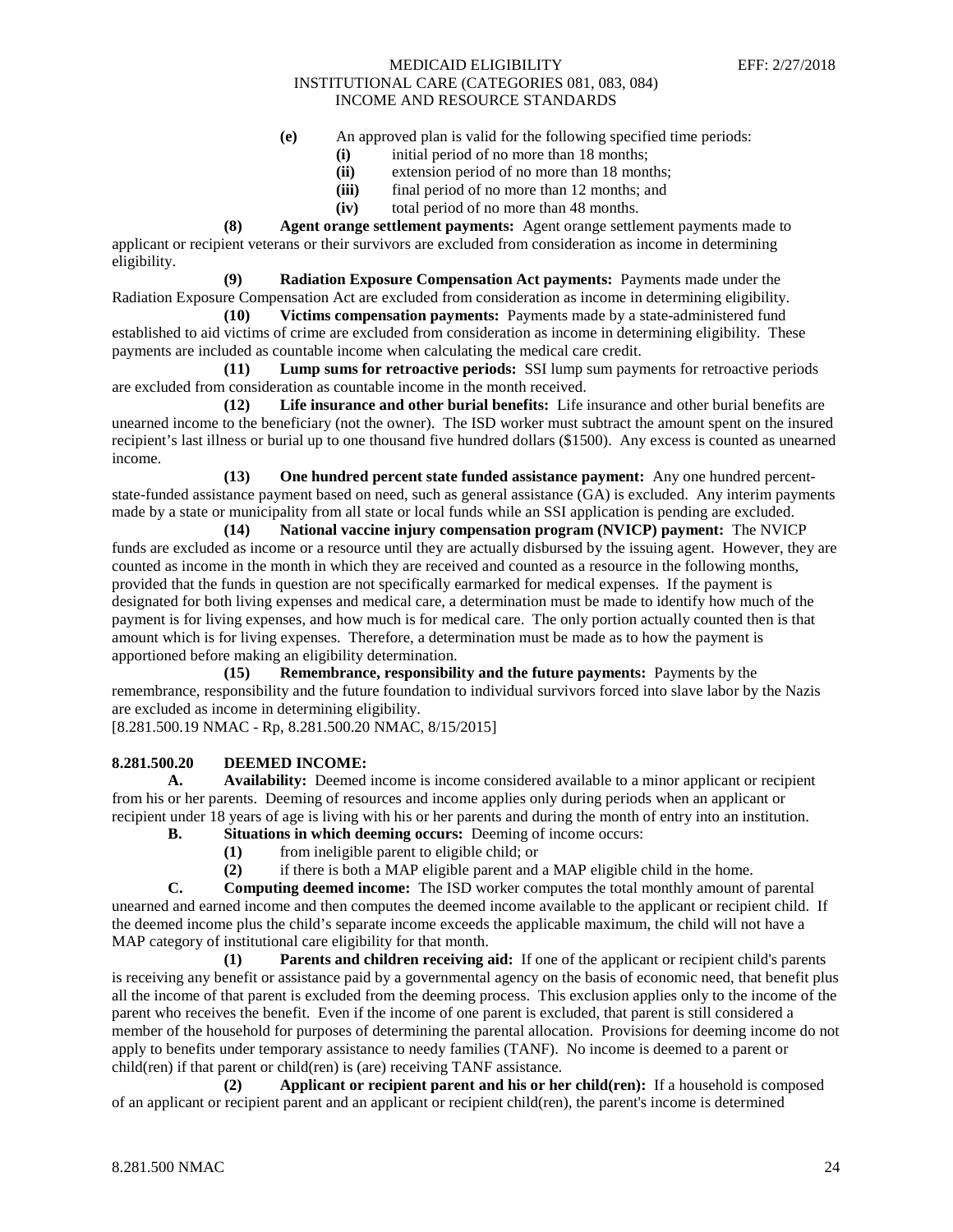according to the methodology appropriate to the MAP category of eligibility which he or she receives.

**(a)** If there is enough income to make the applicant or recipient parent ineligible, the remainder of the income is carried over to be deemed to the child(ren).

**(b)** If there is more than one potentially eligible child, the deemed income is divided equally among them. If total countable income is less than the applicable maximum, the applicant or recipient has a MAP category of institutional care eligibility on the factor of income.

**(c)** If an applicant or recipient is determined to meet the MAP category of institutional care eligibility, the ISD worker must recompute available income for the following month based on separate income to establish the correct medical care credit. See 8.281.500.23 NMAC, *post-eligibility/medical care credit*.

[8.281.500.20 NMAC - Rp, 8.281.500.21 NMAC, 8/15/2015]

**8.281.500.21 DISREGARDS:** Income disregards are determined on an individual basis. Disregards may be applied to any appropriate month of assistance, regardless of which income maximum is used.

**A. Twenty dollar (\$20) disregard:** The first twenty dollars (\$20) of unearned or earned income received in a month is disregarded. This disregard is applied first to unearned income and, if any amount remains, to earned income. If there is no unearned income, the entire twenty dollars (\$20) disregard is applied to earned income. This disregard is not applied to any payment made to the applicant or recipient through government assistance programs or private charitable organizations, where payments are based on need. These payments include financial assistance, TANF, assistance from catholic charities, salvation army, bureau of Indian affairs, and VA pension (not compensation) payments.

**B. Additional earned income disregard:** After applying the twenty dollars (\$20) disregard as specified in Subsection A of Section 8.281.500.21 NMAC if appropriate, the first sixty five dollars (\$65) of monthly earned income plus one-half of the remainder is also disregarded.<br> **C.** Work-related expenses of the blind: Work-re

**C. Work-related expenses of the blind:** Work-related expenses of an employed applicant or recipient or couple who are legally blind are disregarded. The dollar amount of expenses which may be disregarded must be reasonable. Expenses are disregarded when paid and must be verified.

**(1)** This disregard does not apply to an applicant or recipient who is blind and is 65 years or age or older, unless he or she was receiving SSI payments due to blindness in the month before turning 65 or received payments under a state aid to the blind program.

**(2)** Types of work-related expenses which may be disregarded include:

- **(a)** federal, state, and local income taxes;
- **(b)** social security contributions;
- **(c)** union dues;

**(d)** transportation costs, including actual cost of bus/taxi cab fare, or fifteen cents (15 cents) per mile for private automobile;

- **(e)** lunches;
- **(f)** child care costs, if not otherwise provided;
- **(g)** uniforms, tools and other necessary equipment; and

**(h)** special expenses necessary to enable an applicant or recipient who is blind to engage in employment, such as a seeing-eye dog or Braille instructions.

**D. Student earned income disregard:** Up to one thousand two hundred dollars (\$1,200) per quarter or a maximum of one thousand six hundred twenty dollars (\$1,620) per calendar year of the earned income of certain students may be disregarded. To qualify for this disregard, the applicant or recipient must meet all of the following requirements:

- **(1)** under 22 years of age;
- **(2)** unmarried;
- **(3)** not head of a household; and

**(4)** in regular attendance at a college or university, for at least 12 semester hours or vocational or technical training course for at least 20 hours per a calendar week.

**(a)** This disregard applies only to a student's own earned income and includes all payments made as compensation for services, such as wages from employment or self-employment, or payments from programs such as neighborhood youth corps or work-study.

**(b)** This disregard is available in addition to any exclusions applied to grants, scholarships or fellowships and in addition to any other allowable disregards.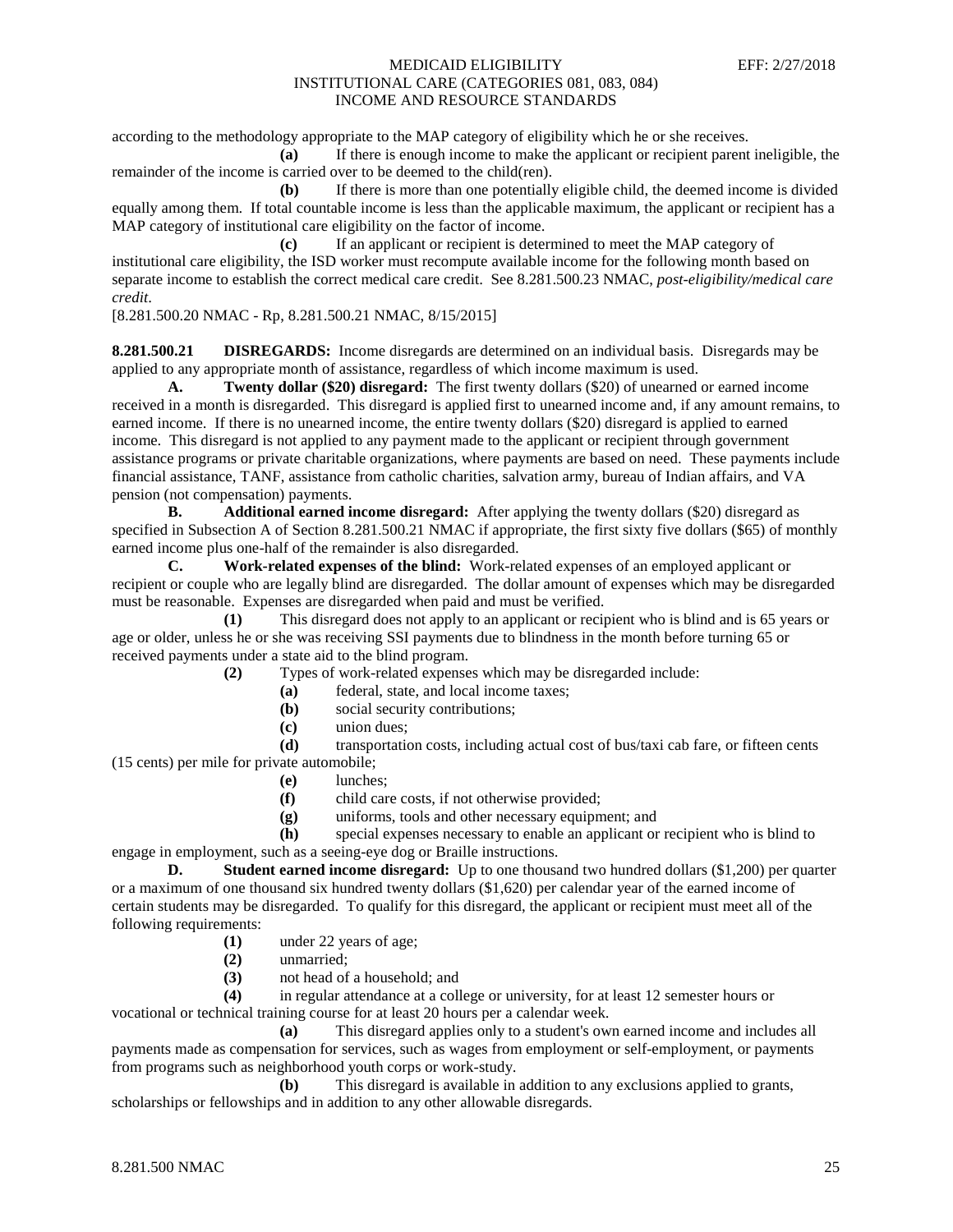**E. Child support payments:** One-third of the amount of child support payments made to a child applying for a MAP category of institutional care eligibility is disregarded. The remainder is considered unearned income, subject to the appropriate disregards outlined below. [8.281.500.21 NMAC - Rp, 8.281.500.22 NMAC, 8/15/2015]

**8.281.500.22 POST ELIGIBILITY/MEDICAL CARE CREDIT:** Once financial eligibility for a MAP category of institutional care has been established, the ISD worker must determine the following.

**A. Medical care credit:** The medical care credit is the amount of the applicant's or recipient's income used to reduce the MAD payment to the institution where he or she reside. An applicant or recipient must make this payment directly to the institution. Applicants or recipients eligible for a MAP category of institutional care due to institutionalization in an acute care hospital or an in-state in-patient rehabilitation center are not charged a medical care credit. The amount of the medical care credit is always determined prospectively. The ISD worker computes a medical care credit starting with the first full month of institutional care. No medical care credit is required for the month the recipient enters the institution if he or she is admitted after the first moment of the first day of the month.

**(1) No medical care credit for the month of discharge or death:** An applicant or recipient is not required to pay a medical care credit for the month of discharge from the institution. The medical care credit must be paid if the applicant or recipient is transferred to another institution or makes a short visit outside the institution. No medical care credit is charged for the month in which a recipient who received MAD institutional care services dies. This will prevent a deficit for the institution when a benefit, such as social security, must be returned due to the death of a beneficiary.

**(2) Application delay:** If there is a delay between application and approval, an applicant or recipient incurs a liability for a medical care credit. The ISD worker notifies the applicant or recipient of this liability during the application process and informs him or her of the amount of the medical care credit he or she should pay. The applicant or recipient is encouraged to pay the medical care credit to the institution before approval of the application.

**(3) Medical care credit during retroactive months:** No medical care credits are applied for any period of retroactive eligibility under this provision.

**B. Computing the medical care credit:** The current personal needs amount (PNA) of an applicant or recipient monthly income is protected for his or her personal use in a nursing facility. Each year thereafter, the amount of an applicant's or recipient's monthly income shall be adjusted according to the consumer price index as indicated in Section 8.200.510 NMAC. The excess over the amount protected, subject to other deductions, is applied toward payment for care in the nursing facility as a medical care credit.

**(1)** See Paragraph (6) of Subsection B of Section 8.281.500.22 NMAC for personal needs allowance for veterans or surviving spouses.

**(2)** An applicant's or recipient's total income, including amounts disregarded in determining eligibility, is used to compute the medical care credit with the following exceptions:

**(a)** Indian tribe per capita payments (see Subsection B of Section 8.281.500.19 NMAC);

- **(b)** German reparation payments; and
- **(c)** social security administration overpayments.

**(i)** When the social security administration withholds an amount due to an overpayment, the social security gross payment amount is used to determine eligibility per Subsection A of Section 8.281.500.19 NMAC. To determine the amount used in calculating the medical care credit, the ISD worker ascertains whether a social security (Title II) overpayment is being recouped or whether an SSI overpayment is being recouped from a social security benefit check (a cross-program recoupment). Cross-program recoupments are at the recipient's option so the gross benefit amount is used to calculate the medical care credit.

**(ii)** Recoupment of a social security overpayment from a social security benefit check is mandatory. In such cases, the net social security benefit amount is used to calculate the medical care credit.

- **(d)** payments from the Radiation Exposure Compensation Act.
- **(e)** 'remembrance, responsibility and the future' payments.

**(3) Dependent children at home:** If an institutionalized applicant or recipient with no spouse has dependent children at home who are ineligible for TANF or assistance from any other program, or are eligible for an amount less than the TANF need standard, an allowance for each child of up to the current TANF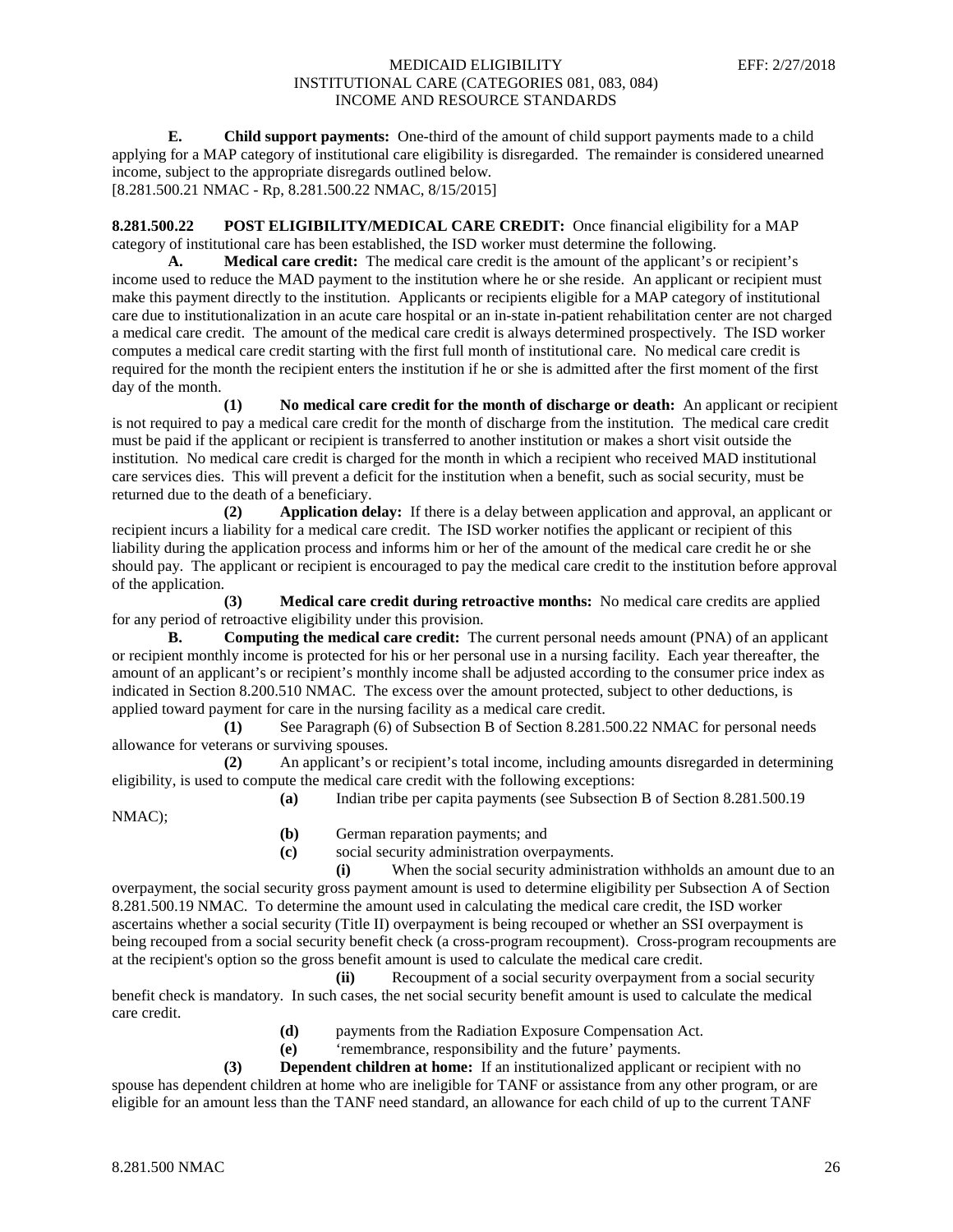standard of need may be deducted from the institutionalized applicant's or recipient's income which is in excess of the applicant's or recipient's personal allowance.

**(4) Health insurance premiums and non-covered medical expenses:** An applicant or recipient is allowed a deduction in the medical care credit computation for the full amount of any health insurance premiums paid by the applicant or recipient. A deduction for the full amount of long-term care insurance and qualified state long-term care insurance partnership premiums are also allowed. A deduction of up to the medicare part B premium amount is allowed for medical expenses currently being paid by an applicant or recipient which are not covered by a MAP category of institutional care eligibility. This includes other medical care recognized under state law but not covered by institutional care medicaid. The deduction for medical and remedial care expenses that were incurred as the result of imposition of a transfer of assets penalty period is limited to zero.

**(5) Court-ordered support:** A deduction for the full amount of court-ordered child or spousal support is also allowed for the applicant or recipient.

**(6) Personal needs allowance for recipients in an ICF-IID:** If an applicant or recipient who is institutionalized in an intermediate care facility for individuals with intellectual disabilities (ICF-IID) has a monthly income from employment in a sheltered workshop or other work activity program, up to the first one hundred dollars (\$100) of this earned income is protected for the applicant's or recipient's personal needs. This amount is in addition to the applicant's or recipient's personal needs allowance protected from income from any source. If the applicant's or recipient's income is from any other source, the personal needs allowance is set at the amount as set forth in Section 8.281.500.12 NMAC.

**(7) Veterans administration (VA) benefits:** The ISD worker must contact the VA on each veteran's case to verify how much of the benefit is for pension, aid and attendance (A&A) or unusual medical expenses (UME).

|                            | For MAP eligible veterans with no spouse or dependent children, and for                                           |
|----------------------------|-------------------------------------------------------------------------------------------------------------------|
|                            | surviving spouses of veterans without dependent children who do not reside in a state veteran's home (Fort Bayard |
| or Truth or Consequences): |                                                                                                                   |

| (i)  | exclude the $A&A$ and UME in the medical care credit computation;       |
|------|-------------------------------------------------------------------------|
| (ii) | allow the personal needs allowance as set forth in Section 8.281.500.12 |

NMAC;

**(iii)** the benefit for applicant or recipient will be reduced to ninety dollars (\$90) per month effective the latest of the following;

reduction notice;

**(vi)** the earliest date on which payment may be reduced without creating an

**(iv)** the last day of the calendar month in which medicaid coverage begins; **(v)** the last date of the month following 60 calendar days after issuance of a

overpayment;

**(vii)** when the benefit is reduced to ninety dollars (\$90), recomputed the medical care credit to allow ninety dollars (\$90) for personal needs.

**(b)** For MAP eligible veterans with no spouse or dependent children, and for surviving spouses of veterans without dependent children who do reside in a state veteran's home (Fort Bayard or Truth or Consequences):

| $\bf(i)$ |  |  |  |  |  | include the A&A and UME in the medical care credit computation; |
|----------|--|--|--|--|--|-----------------------------------------------------------------|
|----------|--|--|--|--|--|-----------------------------------------------------------------|

**(iii)** the benefit for the applicant or recipient is not reduced to ninety dollars

**(ii)** allow ninety dollars (\$90) for his or her personal needs;

(\$90).

- **(c)** Benefits for the following applicants or recipients are not reduced to ninety dollars (\$90) a month, regardless of whether or not they reside in a state veteran's home:
	-
	- **(i)** veterans who have a spouse or dependent child(ren);
	- **(ii)** surviving spouses of veterans who have dependent child(ren).

**(d)** The ISD worker allows these applicants or recipients the allowance as set forth in Section 8.281.500.12 NMAC, for personal needs.

**C. Computing medical care credits for married institutionalized applicants or recipients:** To calculate the medical care credit for a married institutionalized applicant or recipient, the "name-on-the-check" rule applies. The ISD worker uses only the income belonging to the institutionalized applicant or recipient to compute his or her medical care credit. Total gross income before any deductions is used in this process.

**(1) Treatment of VA aid and attendance (A&A) and unusual medical expenses (UME):**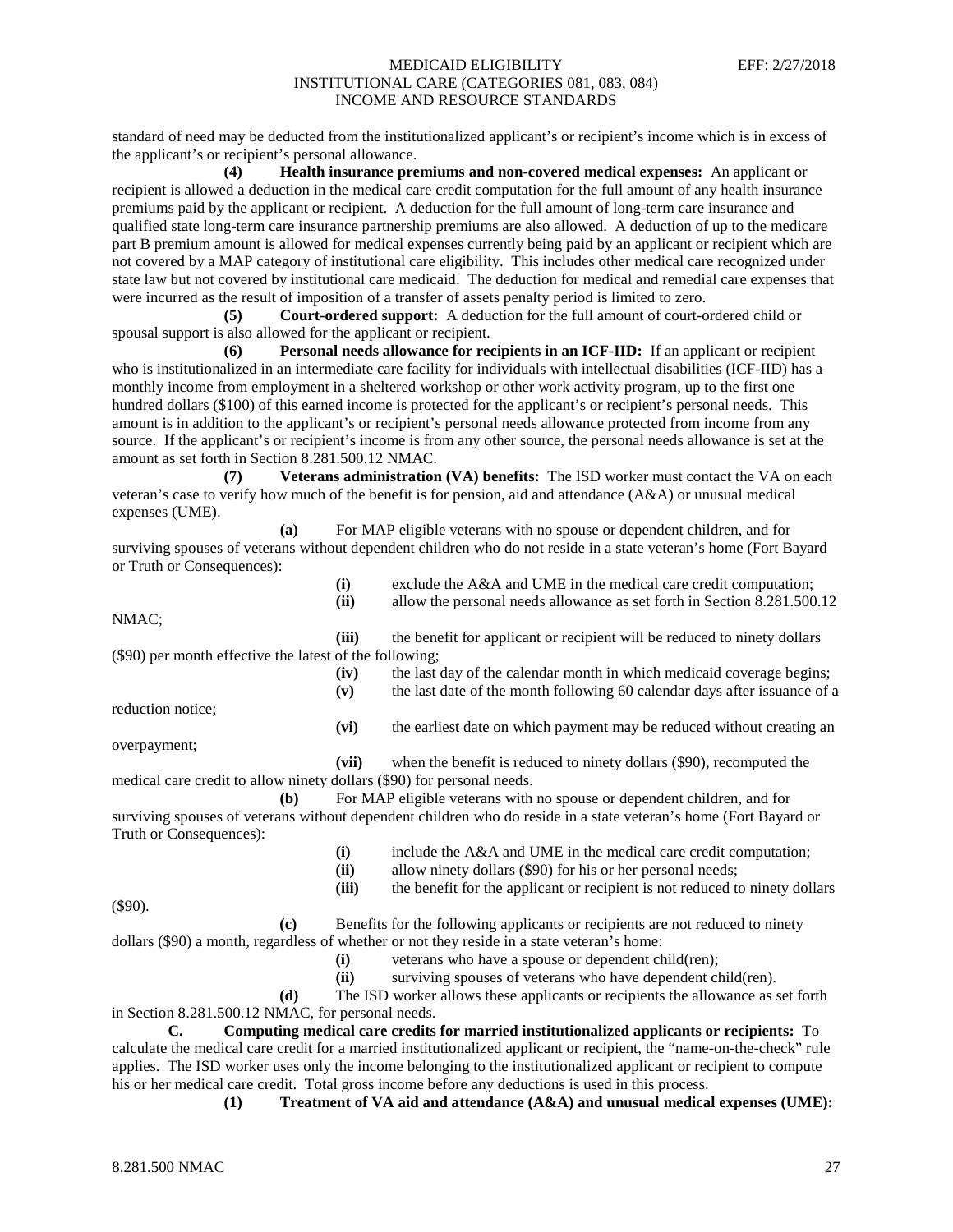Allowances for A&A and UME are considered when computing the medical credit in accordance with Subsection B of Section 8.281.500.22 NMAC.

**(2) Court-ordered support:** A deduction for the full amount of court-ordered child or spousal support is also allowed for the applicant or recipient.

**D. Computing medical care credits for an institutionalized couple:** To compute medical care credits for each of an eligible institutionalized couple, the ISD worker totals the couple's gross income and divides by two. The personal needs allowance as set forth in Subsection B of Section 8.281.500.22 NMAC is subtracted from each amount for each applicant's or recipient's personal needs and added to any allowable amount(s) paid by that applicant or recipient for noncovered medical expenses.

**E. Medical care credit deductions:** The ISD worker applies the deductions listed below in the following order when determining the medical care credit:

**(1)** institutionalized spouse's personal needs allowance as set forth in Section 8.281.500.12 NMAC;

**(2)** community spouse monthly income allowance (CSMIA); the CSMIA deduction is permitted only to the extent that the income is available and is actually contributed to and accepted by the community spouse or other dependent family members:

**(a)** the CSMIA is calculated by starting with the minimum monthly maintenance needs allowance (MMMNA) and subtracting the community spouse's total gross income;

**(b)** both spouses shall be given notice of the amount of the CSMIA;

**(c)** if either spouse is dissatisfied with the amount of the CSMIA, he or she can request a HSD administrative hearing pursuant to Section 8.352.2 NMAC, to establish that the community spouse needs income above the minimum monthly maintenance needs allowance; the spouse must demonstrate that the community spouse needs the additional income above the level otherwise provided by the minimum monthly maintenance needs allowance due to exceptional circumstances resulting in significant financial duress; if the spouse establishes that the community spouse needs additional income due to exceptional circumstances resulting in significant financial duress, there shall be substituted for the CSMIA such amount as is necessary to alleviate the financial duress and for so long as the exceptional circumstances exist; if as a result of a HSD administrative hearing final decision or district court hearing, additional income is granted to the community spouse for a specified period of time, when that time expires, the original CSMIA, as calculated by the ISD worker is reinstated; the exceptional circumstances can include medical, remedial or other support expenses that jeopardize the ability of the community spouse to remain self-sufficient in the community;

**(d)** if as a result of a district court hearing or a HSD administrative hearing final decision, a request for a revision of the CSMIA is granted, the revised amount shall be substituted for the CSMIA calculated by the ISD worker; and

**(e)** when the institutionalized applicant's or recipient's income is insufficient to provide the minimum authorized deduction for the community spouse, either spouse can request a HSD administrative hearing pursuant to Section 8.352.2.NMAC if either spouse establishes that the CSRA (in relation to the amount of income generated by such an allowance) is inadequate to raise the community spouse's income to the MMMNA, there shall be substituted, for the CSRA, an amount adequate to provide the MMMNA;

**(3)** an excess shelter allowance for allowable expenses of the community spouse which exceed thirty percent of the MMMNA standard up to a specified maximum; the following expenses are allowed for the primary residence of the community spouse:

- **(a)** rent or mortgage payment, including interest or principal;
- **(b)** home taxes and insurance;

(c) maintenance charges for a condominium or cooperative; and (d) amount equal to the standard utility allowance used by the fo

amount equal to the standard utility allowance used by the food stamp program if the community spouse incurs a heating or cooling expense; utility expenses included in the rent or the basic maintenance fee for a condominium or cooperative, are not allowed.

**(4)** The total CSMIA and excess shelter allowance combined may not exceed the standard amount per month, unless the MAD director or a district court orders the institutionalized spouse to pay an increased amount.

**(5)** An allowance for each eligible family member equal to one-third of the balance obtained after deducting the family member's gross income from the MMMNA. Family members include the couple's minor child(ren) under the age of 18 years, disabled adult child(ren) of the couple who meet the social security administration's definition of disability and dependent sibling(s) or parent(s) of the couple. These family members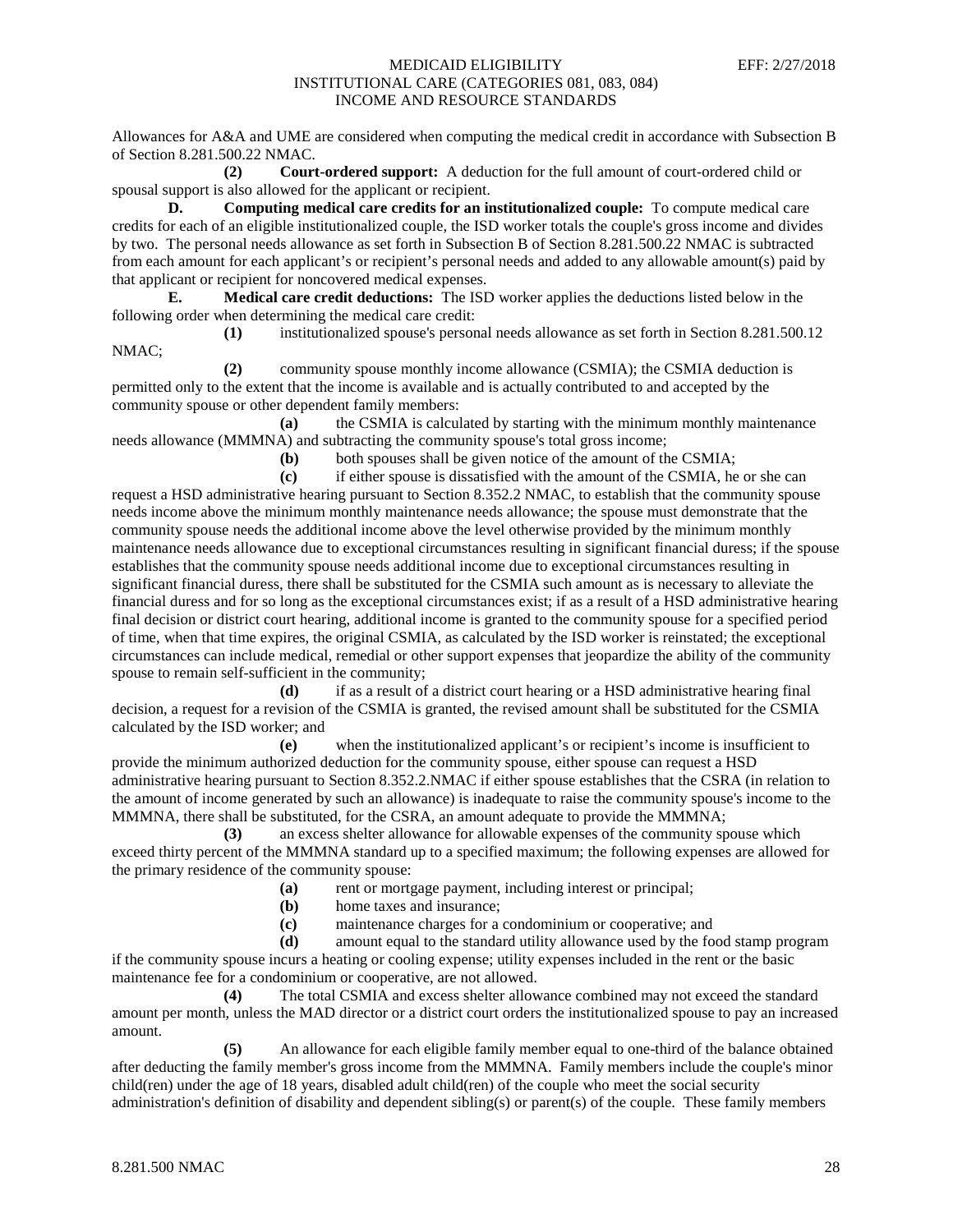must reside with the community spouse. The dependency requirements are met if either member of the couple could claim the family member as a dependent for tax purposes.

**(6)** The deductions for the community spouse and dependent family members apply only so long as there is a community spouse. Deductions for the community spouse and other family members shall cease in the first full calendar month after the community spouse dies, becomes divorced, or is institutionalized.

**(7)** Health insurance premiums and non-covered medical expense deduction.

**F. Reporting requirements:** An applicant or recipient, spouse, or authorized representative is required to report to the ISD worker any change in circumstances which may affect eligibility or the medical care credit amount within 10 working days after the date the change occurs. Changes which cause adjustments in an applicant's or recipient's medical care credit amount are effective the month after the change occurs. Family members receiving allowances must also report all changes of gross income and residence within 10 working days after the date the change occurs. Changes must be reported when the institutionalized spouse stops making all or part of a maintenance allowance available to the community spouse or other family member(s), or when the recipient of a maintenance allowance begins to refuse all or part of the income.

**G. Changes in income and recipient medical care credit:** Payments received by an applicant or recipient, such as social security, VA, retirement or other benefits, are applied to billing for services for the same month in which the payment is received. If the income increases, the institution must continue to collect the amount indicated on the medical care credit report in the eligible recipient's file and immediately advise the ISD worker of the change. The ISD worker processes the change, notifies the institution and the eligible recipient of the new medical care credit amount and indicates the month in which the higher amount is to be collected. The difference between the medical care credit amounts is deposited in the eligible recipient's personal fund account until the change is effective.

[8.281.500.22 NMAC - Rp, 8.281.500.23 NMAC, 8/15/2015]

**8.281.500.23 UNDUE HARDSHIP:** An applicant or recipient subject to a penalty for transfer of assets for less than fair market value may apply for a waiver of the regulation regarding transfer of assets as constituting an undue hardship. The facility where an institutionalized applicant or recipient resides may file an application for waiver of the requirement on behalf of the applicant or recipient with the applicant's or recipient's or authorized representative's consent.

**A.** The transfer must have been made to someone other than a family member. "Family member" includes son, daughter, grandson, granddaughter, step-son, step-daughter, in-laws, mother, father, step-mother, stepfather, half-brother, half-sister, niece, nephew, grandmother, grandfather, aunt, uncle, sister, brother, step-sister, step-brother.

**B.** The applicant or recipient must demonstrate that the application of the transfer of assets regulation would deprive the applicant or recipient of:

**(1)** medical care such that the applicant's or recipient's health or life would be endangered;

or

**(2)** food, clothing, shelter or other necessities of life.

**C.** The applicant or recipient or the facility where the applicant or recipient resides must submit any documentation to support the claim that application of the transfer of assets requirement would constitute an undue hardship within 30 calendar days of the date of the notice regarding the penalty to the ISD county office.

**D.** Undue hardship does not exist when the application of a transfer penalty causes an applicant or recipient or his or her family members inconvenience or restricts their lifestyle.

**E.** The county director of the ISD office will make a decision regarding an application for waiver of the transfer of assets requirements within 30 calendar days of receipt of the application.

**(1)** Notice of the decision shall be mailed to the applicant or recipient or his or her authorized representative.

**(2)** MAD may make payments to the nursing facility for an applicant or recipient who is a resident of the facility while an application for waiver of the requirement is pending to hold the bed for the applicant or recipient. HSD may make payments for no more than 30 calendar days.

**F.** If the applicant's or recipient's application for waiver of the transfer of assets requirement is granted, MAD shall pay for long-term care services prospective from the date of the application. MAD shall pay for long-term care services as long as the circumstances constituting the basis for waiver of the application of the requirement exist. If the applicant's or recipient's application for waiver of the transfer of assets requirement is denied, the applicant or recipient can request a HSD administrative hearing pursuant to Section 8.352.2 NMAC